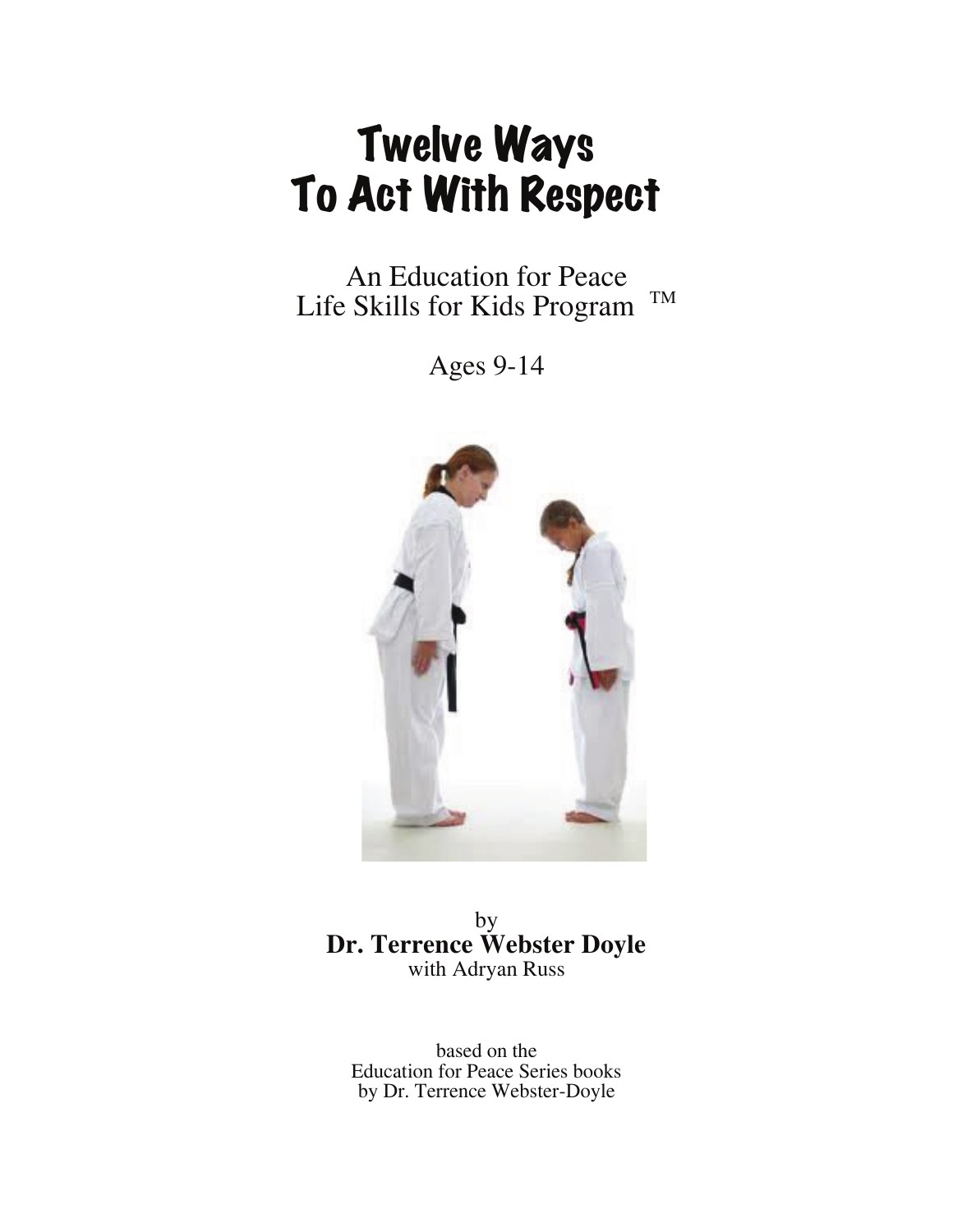**Atrium Society P. O. Box 816 Middlebury, VT 05753 Phone: (800) 848-6021 Online website: www.youthpeaceliteracy.org Email: martialartsforpeace@gmail.com**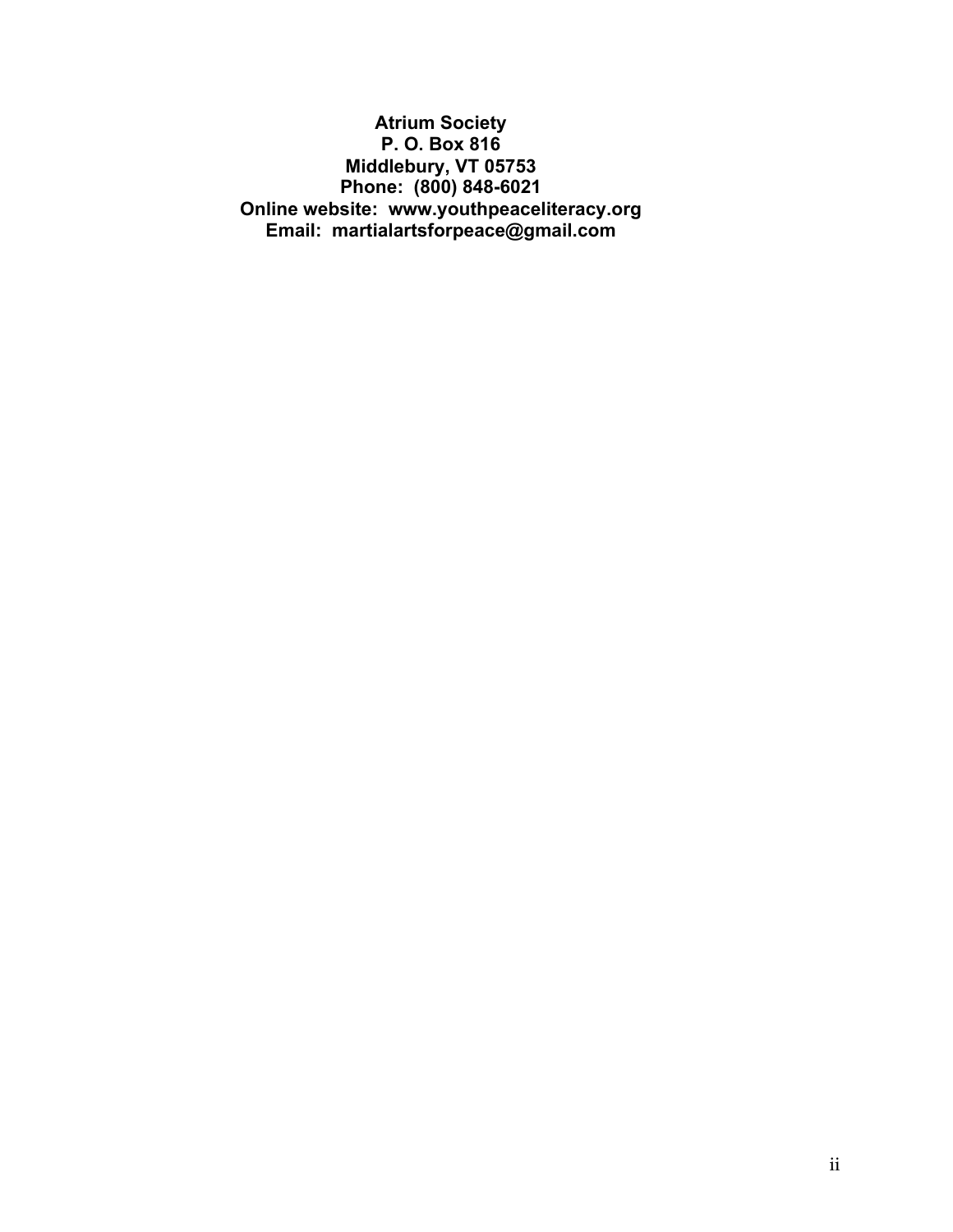## **TABLE OF CONTENTS**

|                                                                  | Page           |
|------------------------------------------------------------------|----------------|
| Lesson 1: The Martial Arts Code of Conduct                       | 1              |
| Lesson 2: Kindness: Treating People Well                         | 3              |
| Lesson 3: Courtesy: Giving and Getting Respect                   | 5              |
| Lesson 4: Honesty: Telling the Truth and Being Fair              | $\overline{7}$ |
| Lesson 5: Courage: Standing Up for What's Right                  | 10             |
| Lesson 6: Character: Being Strong When We're Feeling Weak        | 12             |
| Lesson 7: Order: Creating Harmony When There's Confusion         | 15             |
| Lesson 8: Humility: Seeing Ourselves as Part of the Whole        | 17             |
| Lesson 9: Wisdom: Understanding What Makes Us Afraid             | 19             |
| Lesson 10: Conditioning: Recognizing Thoughts That Won't Go Away | 22             |
| Lesson 11: Intelligence: Remembering to Think Before We Act      | 25             |
| Lesson 12: Love: Becoming a Champion for Peace                   | 27             |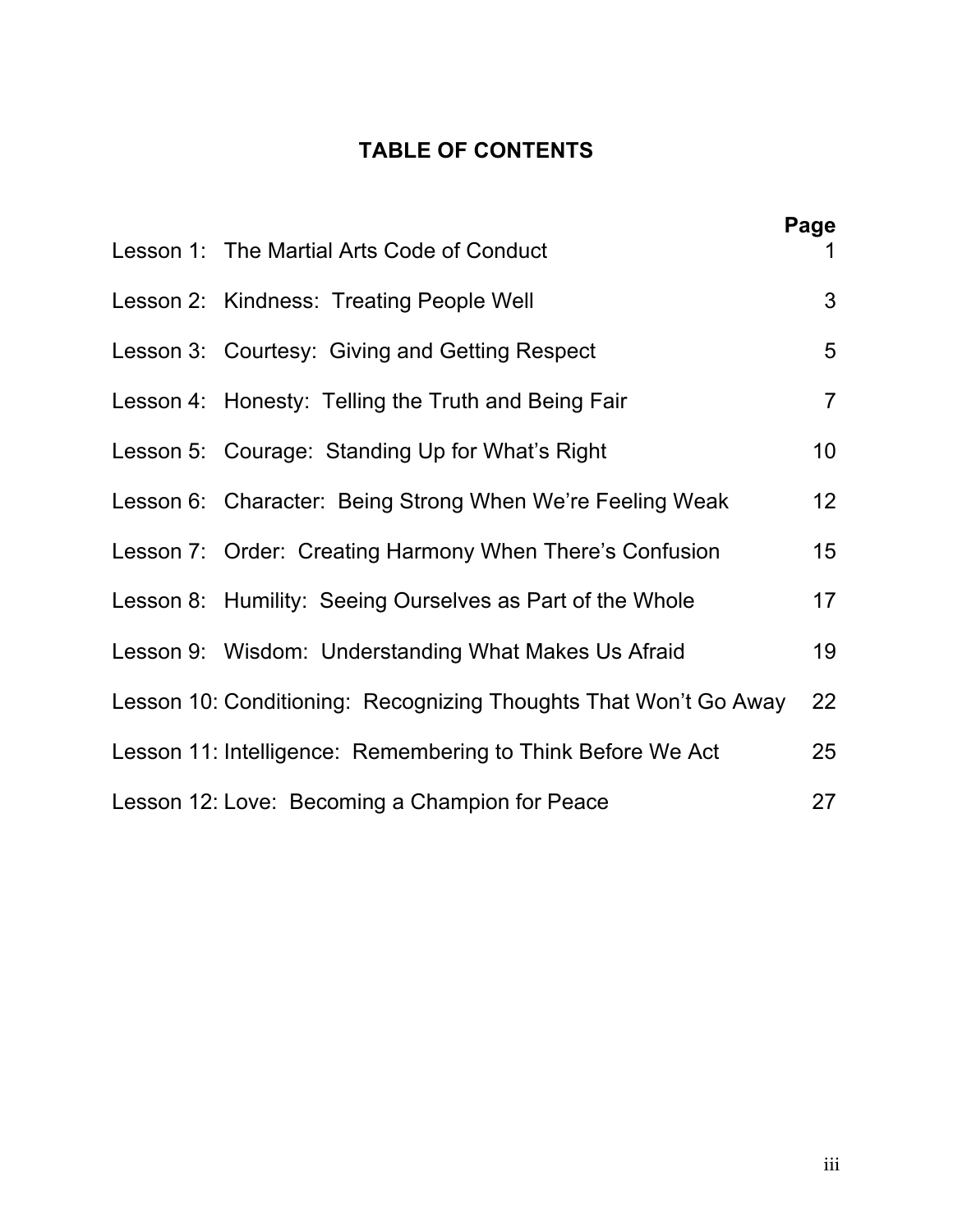

# **LESSON 1:**  The Martial Arts Code of Conduct **A Map for Life**

## **Honor All Life**

#### **1. Ask students:**

- ! Welcome to this class called "The Martial Arts Code of Conduct!" Can you guess what it means to have a code of conduct? *Encourage all responses. There are no "right" or "wrong" answers.*
- $\Box$  Do you think it means to act in a respectful way toward other people  $\Box$ parents, all adults, brothers and sisters, teachers, friends, people in the community, people from all over the world?
- $\Box$  Does it mean to act in a respectful way toward all living things your cat, dog, any pets you have, any living creatures in the back yard, in the rain forest, in the jungle, in your fish tank?
- $\Box$  Does it mean to act in a respectful way toward yourself? What are some ways to take care of yourself? *Encourage all responses, such as: brushing teeth, keeping your body healthy and clean; eating healthy foods, getting exercise; thinking healthy thoughts.*

- $\triangle$  Respect is honoring all creatures in life, treating all things with care and sensitivity.
- $\blacktriangle$  Respect means acting like a gentleman or gentlewoman.
- $\blacktriangle$  A code of conduct is a set of rules to live by a way of behaving that makes a better life for everyone. How we act, what we do every day that allows us to live peacefully with one another.
- You've heard of physical freestyles. Have you ever heard of a mental freestyle? Let's do one!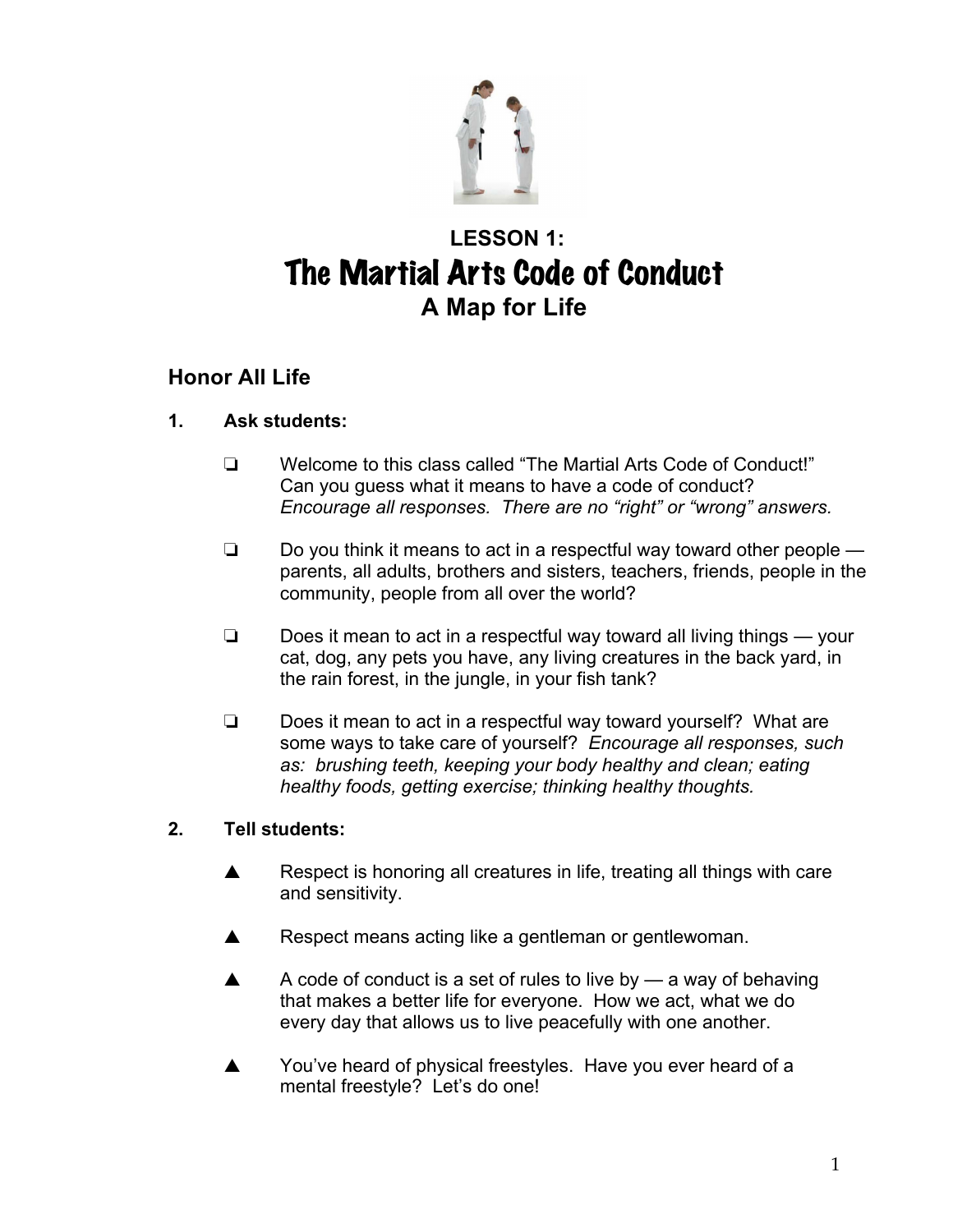## **Activity 1** Respect for All Life! **A Mental Freestyle**

- # **Ask students to sit in a circle, in a comfortable position. Sit in the circle with them. Do this exercise after a healthy physical workout, so students are happy to sit down and relax a bit.**
- # **Go around the room many times, as many as you wish, asking the questions that appear below. Go around more than once to keep students on their toes, making sure each gets a different question. Move around the room in order, or surprise them! Ask:**
	- $\Box$  What's one healthy thought you've had today?
	- $\Box$  What's one way you have acted respectfully this week?
	- $\Box$  If I asked you to go home today and perform one act of respect, what would you choose to do?
	- $\Box$  Do you have to THINK in a healthy way before you ACT in a healthy way? Why do you think so?
	- $\Box$  What does it mean to you to be a gentleman (gentlewoman)?
	- $\Box$  Do you have respect for people who act in a respectful way? Why?
	- □ Do you NOT have respect for people who do NOT act respectfully? Why?
	- $\Box$  What do you think it takes to live peacefully in the world today?
	- $\Box$  If you were the head of your country's government, what would you do to help people act peacefully?
- # **When you are done, bow. Ask students to bow to each other within the circle; then, ask them to give themselves a round of applause!**
- # **Congratulate students on completing their first mental freestyle!**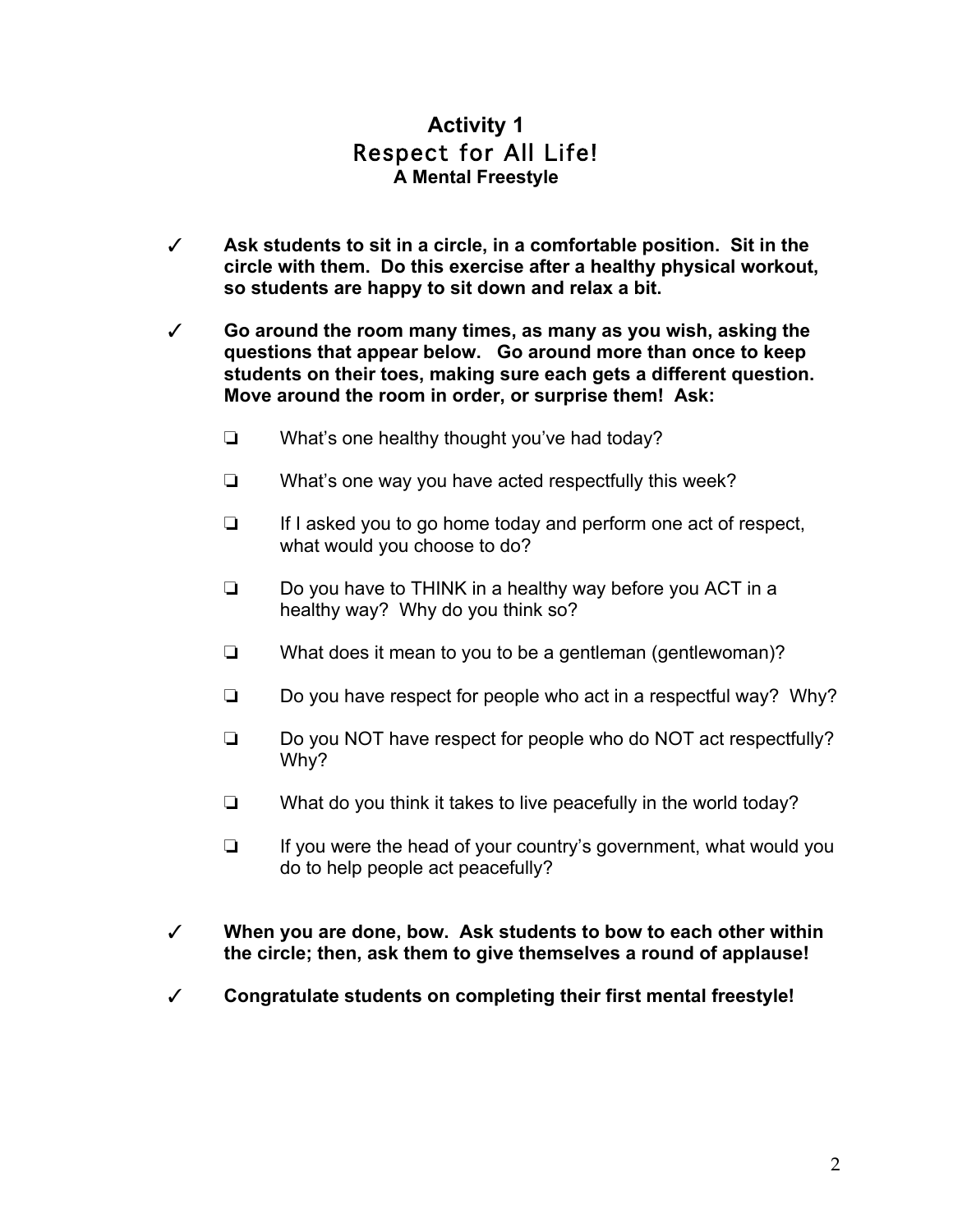

# **LESSON 2:**  Kindness: Treating People Well

## **Everyone Wants to Be Liked**

## **1. Ask students:**

- $\Box$  Do you think there's anyone who doesn't want to be liked? *Encourage all responses.*
- $\Box$  Do you think that if someone appears to not want to be liked, that perhaps deep down that person really DOES want to be liked? Why do you think so?
- $\Box$  Do you think sometimes people act mean and unlikeable, because mean things have been done to THEM?
- $\Box$  When you see someone acting in a mean way, do you think you can understand why that person might be acting that way? How?

- $\triangle$  Treating people the way WE like to be treated is an important part of the Martial Arts Code of Conduct.
- $\triangle$  We need to be kind to people all people but especially to those less fortunate than we are.
- $\blacktriangle$  We need to be kind to all living creatures to our pets, for example. We must feed them and make sure they aren't hurt.
- $\blacktriangle$  Studying the Martial Arts helps us learn how to stop a bully from hurting us, but also helps us learn to respect a bully. A bully, after all, is someone who's been picked on — someone who's been hurt and feels angry.
- ▲ Under the Martial Arts Code of Conduct, we act kindly even to those who want to hurt us. Sometimes, that takes a lot of strength!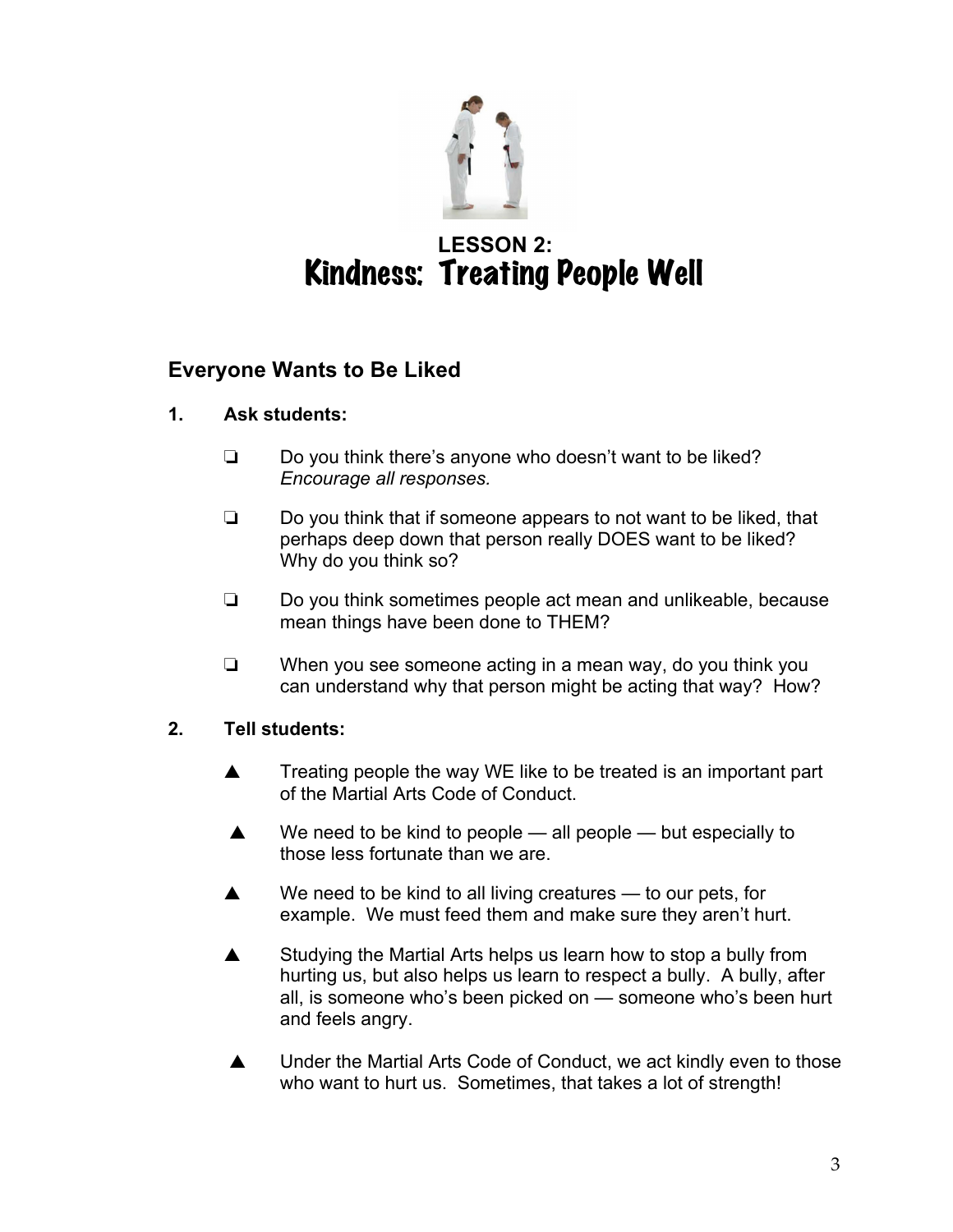## **Activity 2** Bully of the Week! **A Conversation**

- # **Ask students to sit in a circle quietly, closing their eyes for only a minute. Ask them to think silently about someone they consider a bully.** (Give them a few seconds.)
- # **Ask: Can everyone think of a bully?** (If someone cannot, give them some ideas: Someone who calls you names all the time; someone who is mean to you; someone who hurts your feelings.) **Let the room be quiet for a full minute.**
- # **Then, ask students to open their eyes. Ask for Volunteers to talk about who they've chosen as Bully of the Week! (They don't have to name the person.) Then ask:**
	- 1. Why have you chosen this person to be Bully of the Week?
	- 2. Did this bully act in a mean way toward you?
	- 3. Why do you think this bully acted in a mean way?
	- 4. Have you ever been angry enough to want to act that way too?
	- 5. Do you think you can understand why the bully acted this way?
	- 6. If you were that bully, what would you want?
	- 7. Would you want someone to see through your anger and help you?
	- 8. Would you want someone to act kindly toward you?
	- 9. Do you think you have the courage to act kindly toward a bully?
	- 10. Does it make you feel strong to think about giving respect to a bully, even if the bully has not been kind to you?
- # **Ask students to stand in their circle. Bow to students and wait for them to bow also.**
- # **Congratulate students on their kind and intelligent thoughts.**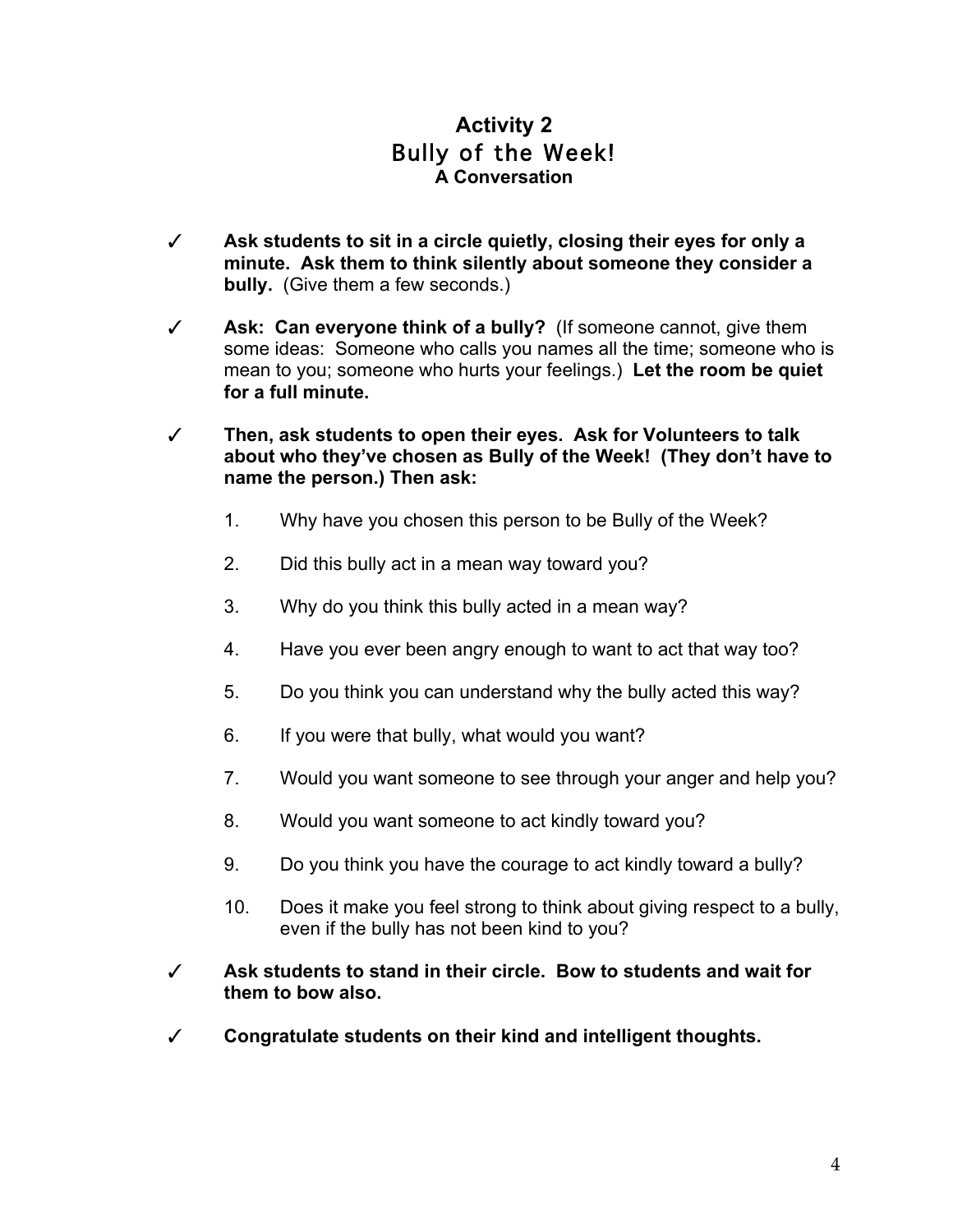

# **LESSON 3:**  Courtesy: Giving and Getting Respect

## **Is It Difficult to Be Polite?**

- **1. Ask students**:
	- □ Is it difficult for you to be polite? *Encourage all responses.*
	- $\Box$  Do you think some people believe that being polite is being weak?
	- $\Box$  Do you think it's weak to say, "May I please.....?" or "Thank you" when someone does something nice for you? Why do you think so?
	- $\Box$  If a new student comes to our school, do you think it's polite to say hello and do your best to make that person feel more comfortable about being in a new place, with new people?
	- □ Have you stopped to think about how YOU would feel if YOU were that new student?

- $\triangle$  Acting courteously is an important part of the Martial Arts Code of Conduct.
- $\blacktriangle$  The Art of the Martial Arts is to take you beyond yourself to do the unexpected and surprise people in a good way!
- ▲ When we are nice to each other, we feel good! We feel good about the people we're nice to, and we feel good inside because we know we're helping someone else feel good!
- $\triangle$  When we are kind, courteous, and act in a respectful way toward all living things — we demonstrate what the Martial Arts are all about.
- $\triangle$  Would all of you kind, courteous, respectful people like to play a game?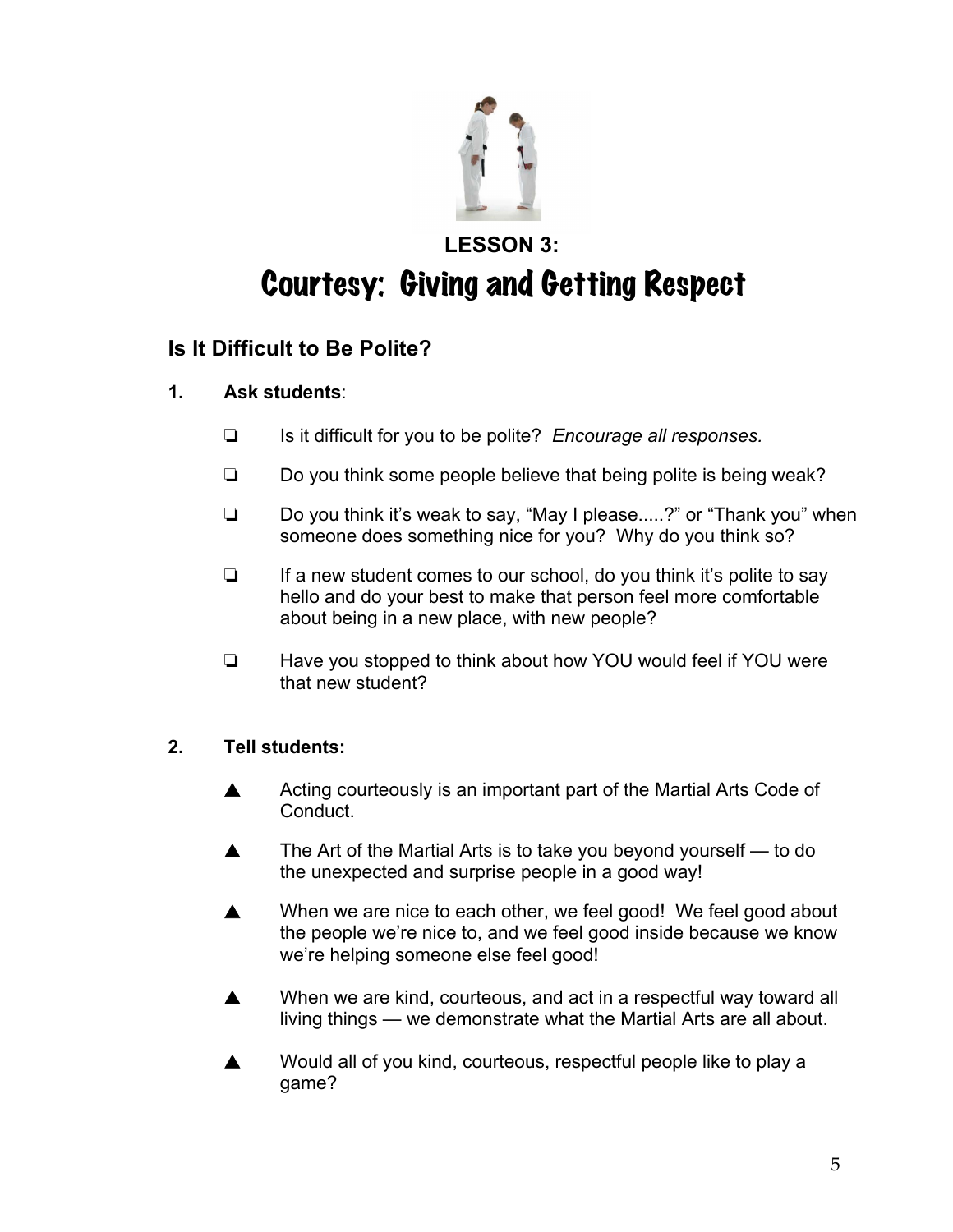## **Activity 3** Delivering a Punch Line! **A Mental and Physical Freestyle!**

 $\checkmark$  **Ask students to line up.** Have them display a particular movement that you've designed, ending with a punch. Have them do this all together.

#### # **Tell them:**

- 1. The punch you're about to do is a powerful punch. Everything in you goes into this punch. This punch will take you beyond yourself! You are so focused on this punch that you will forget yourself! Your total attention goes on this punch and nothing else!
- 2. You go beyond fear, beyond anger. Let yourself go and PUNCH!
- 3. Good! Now again: Everything goes into it! You're completely focused! You forget yourself! There's nothing in the world but this punch! Let yourself go — and PUNCH!

## # **Then, tell students:**:

1. Well done! Stay right where you are. This time, right after our powerful punch, we're going to deliver something unexpected — a quiet, respectful response. Here are examples:

> May I please get a glass of milk? Thank you, Mother, for playing basketball with me. Thank you, Dad, for doing the laundry. Would you like me to help with the dishes? Can I help you take out the trash? I'd be happy to help you mow the lawn.

- # **Have students say all the above responses out loud, together. Then, do the same set of moves, ending with a punch. But this time, one at a time, have them deliver a punch-line! They can use one of the above examples, or make up their own.**
- # **Afterward ask:**
	- 1. Would your family think you were crazy if you were this courteous?
	- 2. Want to try it at home and see what happens? Try it! Deliver your punch-line!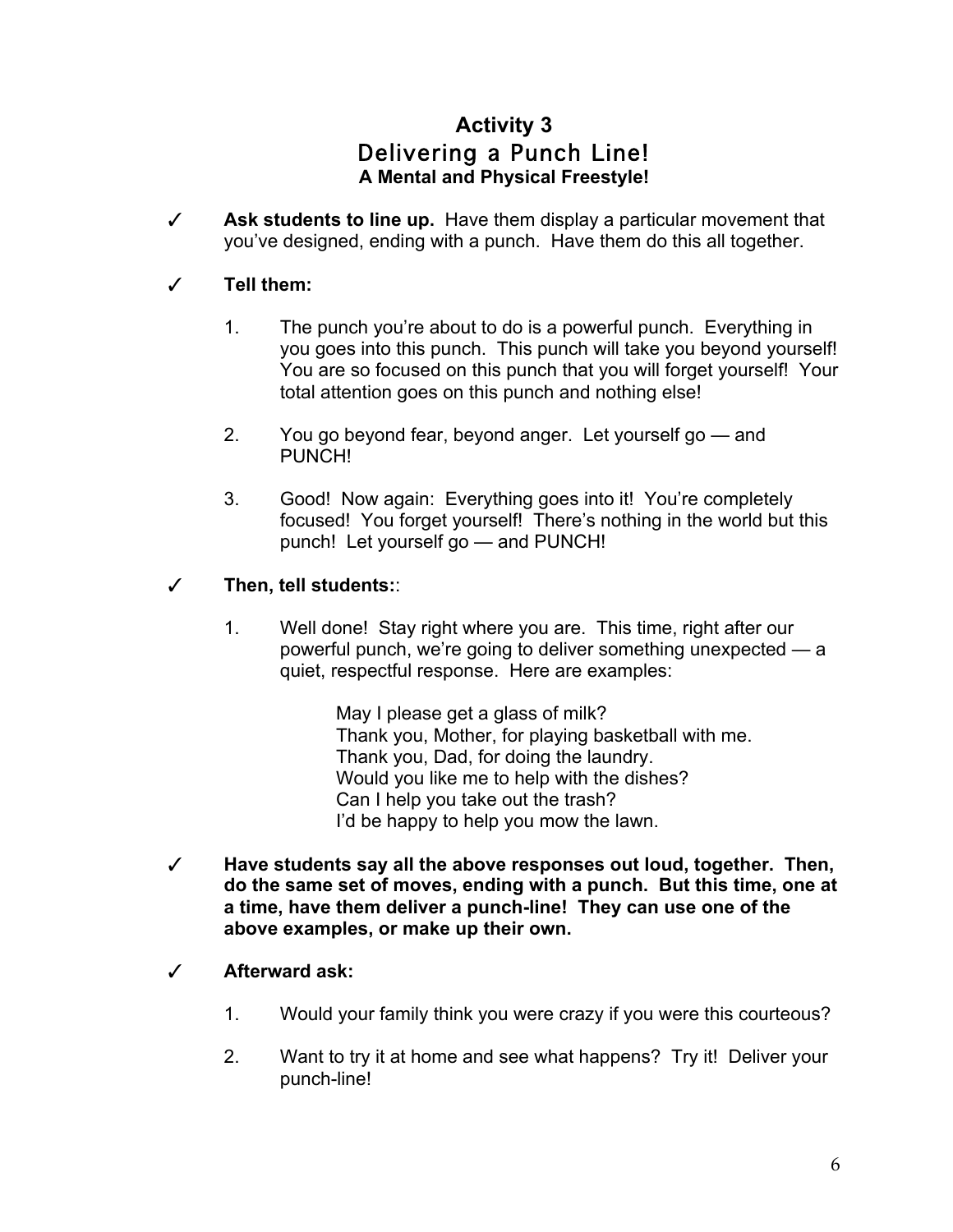

# **LESSON 4:**  Honesty: Telling the Truth and Being Fair

## **Doing What's Right**

- **1. Ask students:**
	- $\Box$  How did you do at home with your punch lines? Was everyone surprised? Did you surprise yourself?
	- $\Box$  Here's a new question for you: Do you think it's important to tell the truth? Why do you think so?
	- $\Box$  Do you think sometimes people do NOT tell the truth? Why do you think they don't? *Encourage all responses.*
	- $\Box$  If you've ever told a lie, do you think it helps to understand why you've told a lie? Why?
	- $\Box$  Do you think it helps to understand why other people may have lied to you? Why?
	- $\Box$  Do you think sometimes people are scared to be honest? What would make someone scared to be honest?

- ▲ The Martial Arts Code of Conduct puts a high value on being honest.
- $\triangle$  Sometimes, however, being honest takes courage, because people's feelings may get hurt.
- $\triangle$  Being honest is doing what we know is right and sticking up for that.
- $\blacktriangle$  Being honest means treating people fairly the same way we ourselves want to be treated. Let's practice!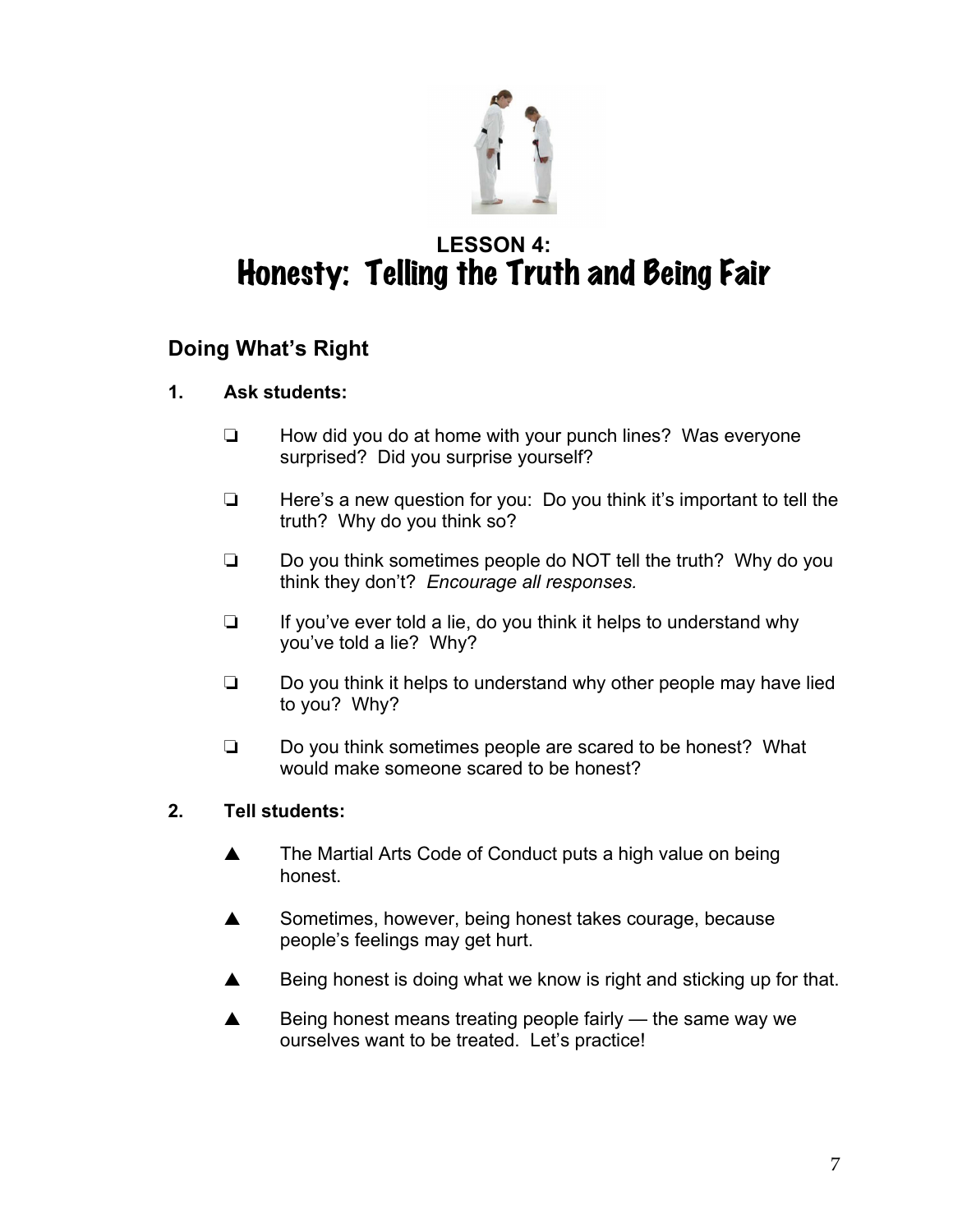## **Activity 4** Scared to Tell the Truth! **A Roleplay**

- # **This is a roleplay, in which two people play the parts of characters, just like in a play, in order to better understand a situation. Students understand what's happening, because they are involved in it.**
- # **BEFORE ROLEPLAY,** make two PHOTOCOPIES of the roleplay on the following page. Then, ask two Volunteers to play the parts of **Marsh** and **Mel**. Feel free to play one of the parts yourself.

Give the Volunteers a minute to look over the roleplay, so they know what they're going to say.

Ask the rest of the students to pay close attention to how these two people handle a situation in which one of them has lied to the other.

#### # **DO ROLEPLAY (see next page). Then return to this page and ask the following questions.**

- $\checkmark$  **AFTER ROLEPLAY**, thank the Volunteers. Then ask:
	- 1. How do you think these two people worked out the fact that one of them lied to the other?
	- 2. Why was Marsh afraid to tell Mel that Marsh did, in fact, lie?
	- 3. Has that ever happened to you? Have you been afraid to tell the truth about something, because you're scared that someone will not like you? Or get angry? Or never speak with you again?
	- 4. What happened when Marsh admitted lying to Mel?
	- 5. Do you think Marsh felt better after admitting the truth?
	- 6. Do you think Mel felt better after knowing the truth?
	- 7. Do you think these two people treated one another fairly?
- # **Thank Volunteers and class for participating.**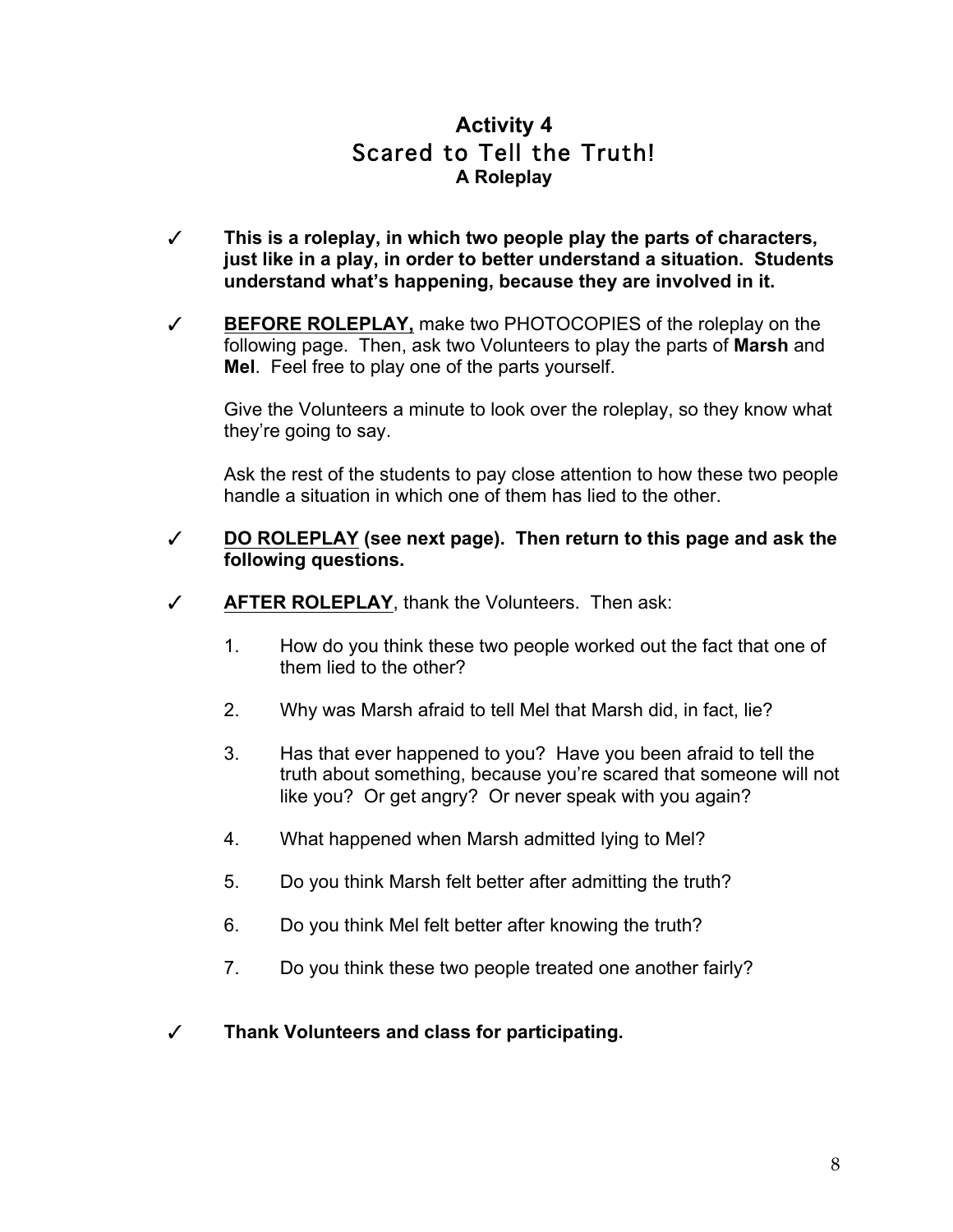## **ROLEPLAY: Scared to Tell the Truth!**

#### **MARSH**

I did NOT lie to you!

#### **MEL**

Yes you did!

#### **MARSH**

Well, I didn't MEAN to lie to you!

#### **MEL**

Oh, great! First you say you DIDN'T lie to me. Now you say you didn't MEAN to lie to me. Which IS it?

#### **MARSH**

Okay, I lied to you.

#### **MEL**

I KNEW it! Why did you lie?

#### **MARSH**

If I had told you the truth, you would have hated me.

#### **MEL**

I hate you NOW.

#### **MARSH**

I guess there was no way for me to win this one.

#### **MEL**

I don't hate you.

#### **MARSH**

Really? You're just saying that.

#### **MEL**

No, I'm not just saying it. I don't hate you.

#### **MARSH**

Okay, well, good. I'm sorry I lied. I promise not to lie to you ever again.

#### **MEL**

Good. Thanks for being honest. I think I'm okay now.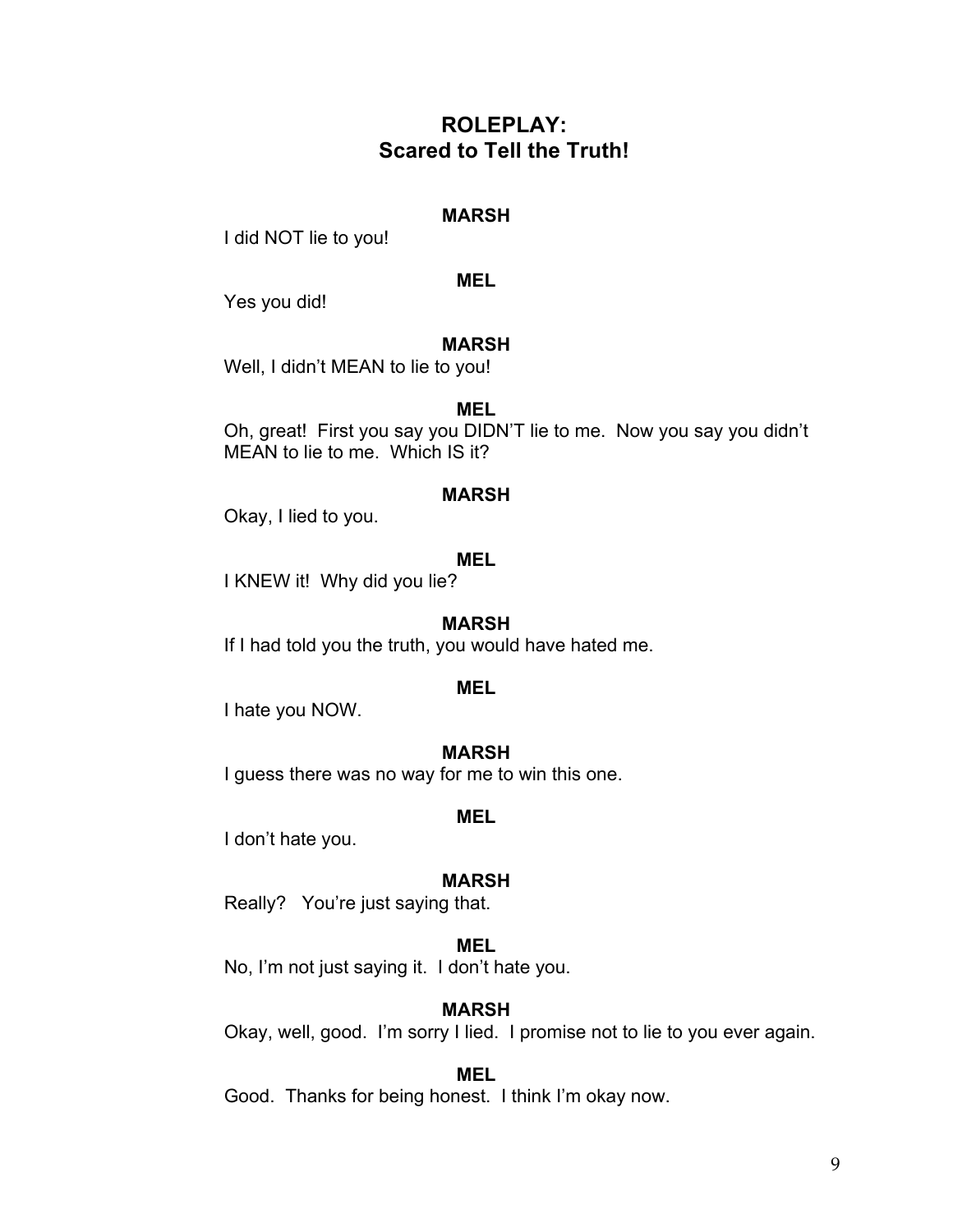

# **LESSON 5:** Courage: Standing Up for What's Right

## **Learning What It Means to Be Brave**

- **1. Ask students:**
	- ! What does it mean to have courage? *Encourage all responses*.
	- $\Box$  Does having courage mean being brave enough to stand up for what's right?
	- $\Box$  Do you think we always know what's "right"?
	- $\Box$  Do you think it's important to have a courageous spirit as well as a strong body? Why do you think so?

- A According to the Martial Arts Code of Conduct, it takes courage to be honest.
- $\triangle$  Courage is not a physical characteristic; it's a mental characteristic. A strong body may help us act with courage, but it takes mental strength to really be courageous.
- $\blacktriangle$  Life is full of challenges. Every day there are new ones to face, and most of the time we don't know ahead of time what these new challenges are going to be.
- $\blacktriangle$  Sometimes it takes great courage to live our lives according to the Martial Arts Code of Conduct.
- $\triangle$  The toughest times to act courageously occur when others around us act disrespectfully and we are tempted to act that way, too.
- $\blacktriangle$  The most courageous people always stand up for what they believe is right — sometimes doing so even when other people they care about believe they are wrong.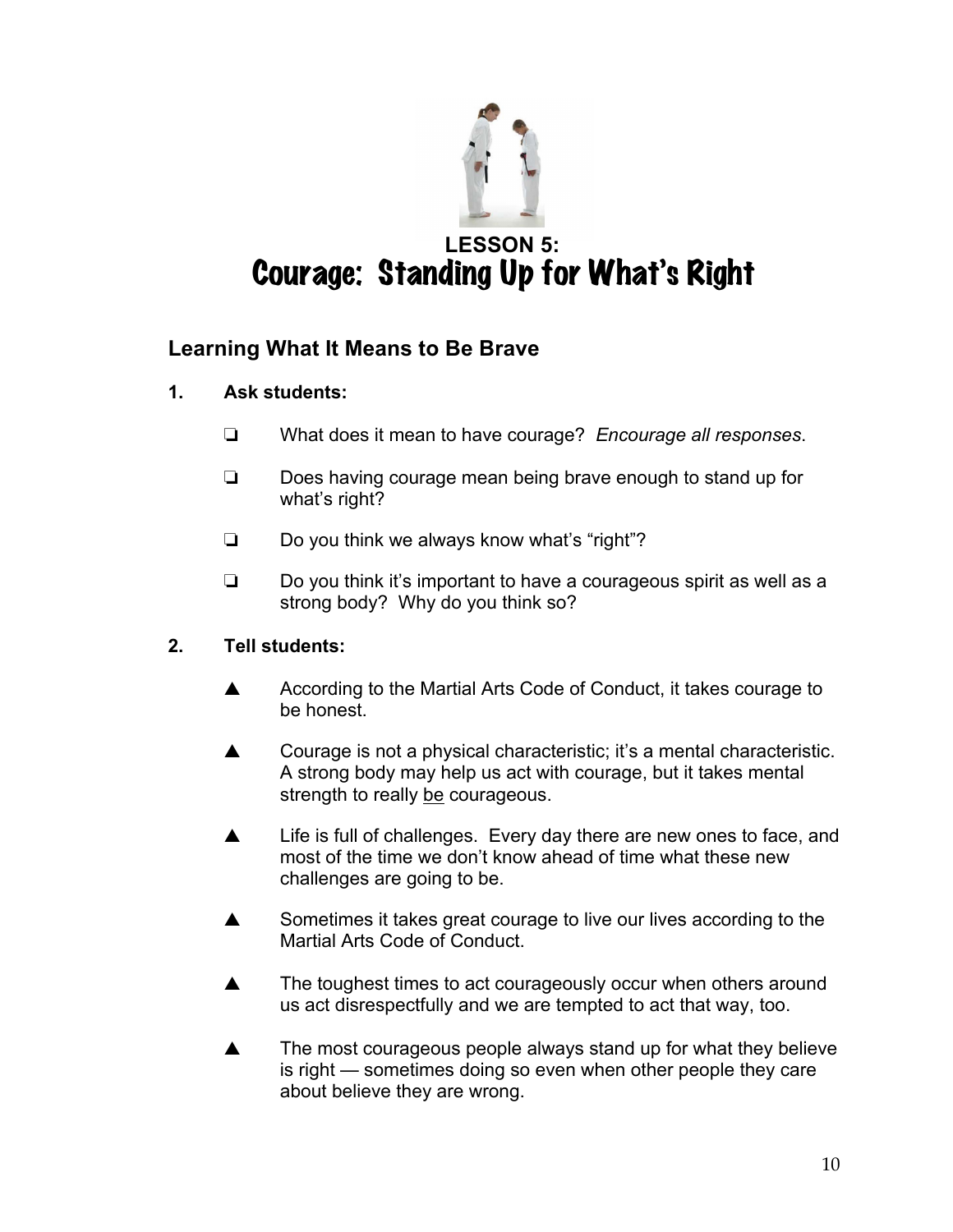## **Activity 5** Stand Up! **A Mental Freestyle**

# **Ask students to form a circle and to bow as a sign of respect. You will want to be in the circle and bowing with them.**

#### # **Ask students if they're ready for a new mental freestyle! Then go around the room, firing questions at them. Tell students:**

- 1. I'm going to walk inside this circle and fire a question at you, one at a time. I may ask in order, or maybe out of order, to surprise you! It's your job to answer the question quickly!
- 2. You must answer the question instantly! Don't be afraid to blurt out whatever's on your mind. It's like a martial arts punch. Just get it out there! Are you ready?

#### # **Fire questions — quickly!**

- 1. What's the best way to achieve peace?
- 2. What creates conflict?
- 3. What conflict did you see in yourself today?
- 4. Is the conflict inside you a bad thing? Why?
- 5. Is the conflict inside you a good thing? Why?
- 6. Is the conflict inside you a natural thing? Why?
- 7. What's the highest goal of the martial artist?
- 8. If you were elected Ambassador of Peace for the world and could do anything, what would you do first?
- 9. What would give you the courage to never tell a lie?
- 10. If you and your friends were on a trip and they all planned to play a trick on someone, would you join them? Why?
- # **Go around the room more than once, giving students the opportunity to answer more than one question.**
- # **Congratulate students for standing up for what's right! Bow!**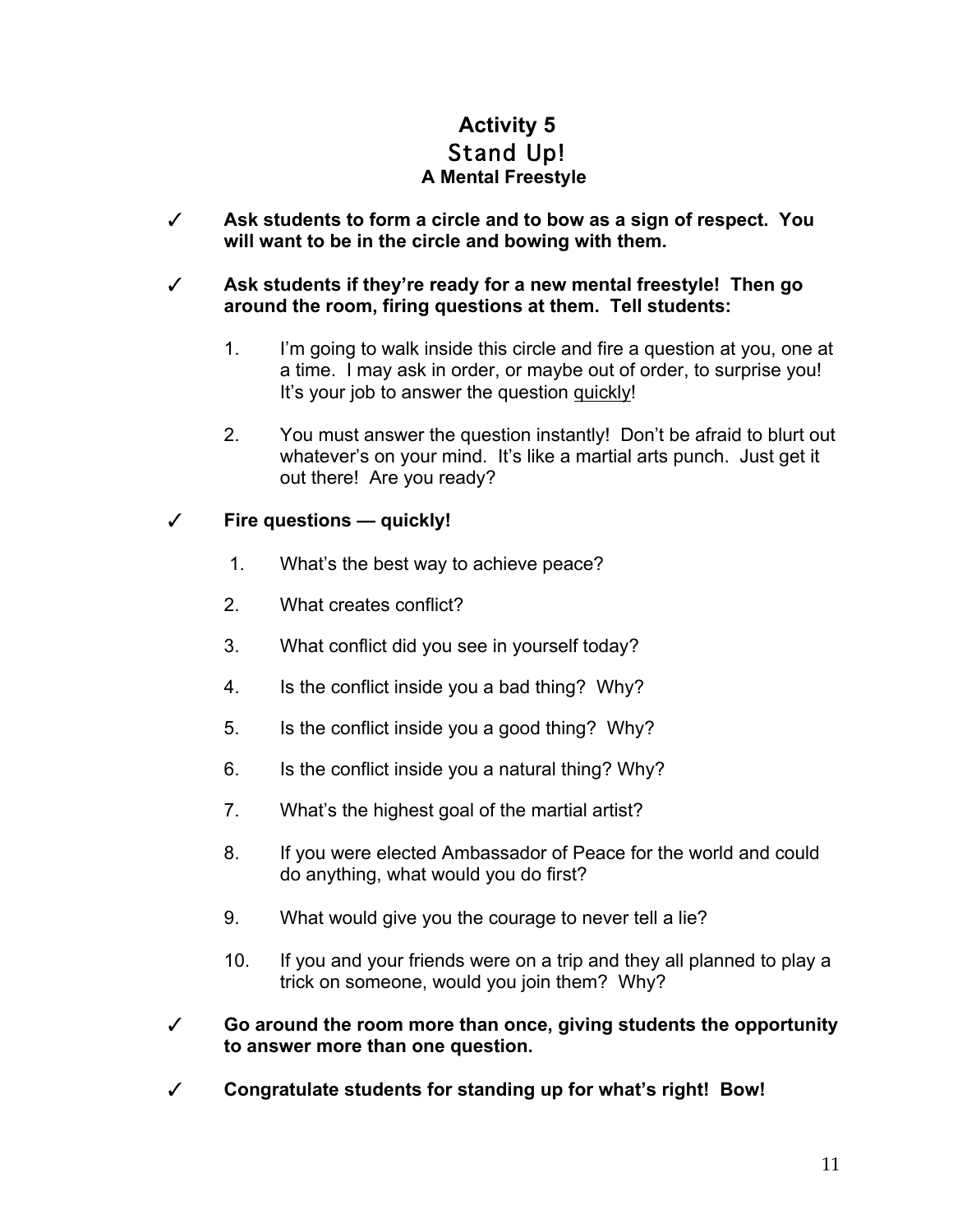

# **LESSON 6:**  Character: Being Strong When We're Feeling Weak

## **Is It Difficult to Be Strong?**

- **1. Tell students:**
	- $\blacktriangle$  Having character means being strong even if we feel weak inside. That means, for example, being kind even when we're angry.
	- $\blacktriangle$  It means that when we make mistakes everyone makes them it's important to not judge ourselves harshly, not think that we're bad.
	- **A** Having character means forgiving *ourselves* when we've made a mistake — and forgiving *others* who make them, too.
	- $\blacktriangle$  To develop our character, we continually do our best to be our best. Some days we will be, and some days we won't!

#### **2. Ask students:**

- $\Box$  Do you think that life every day is a test of our individual character? How so? *Encourage all responses!*
- $\Box$  Have you ever thought about how many decisions you make in a day? *Examples: 1) Should I brush my teeth when I'm late? 2) Should I cross against the light? 3) If that bully attacks, should I run?*
- $\Box$  When you're making a decision, do you ever think about whether the decision you're making is strong or weak? Does it matter?
- $\Box$  When you're making a decision, do you ever think about whether you might be making a mistake?
- $\Box$  Would you like to see a roleplay that demonstrates the difference between being strong and being weak? I need two Volunteers!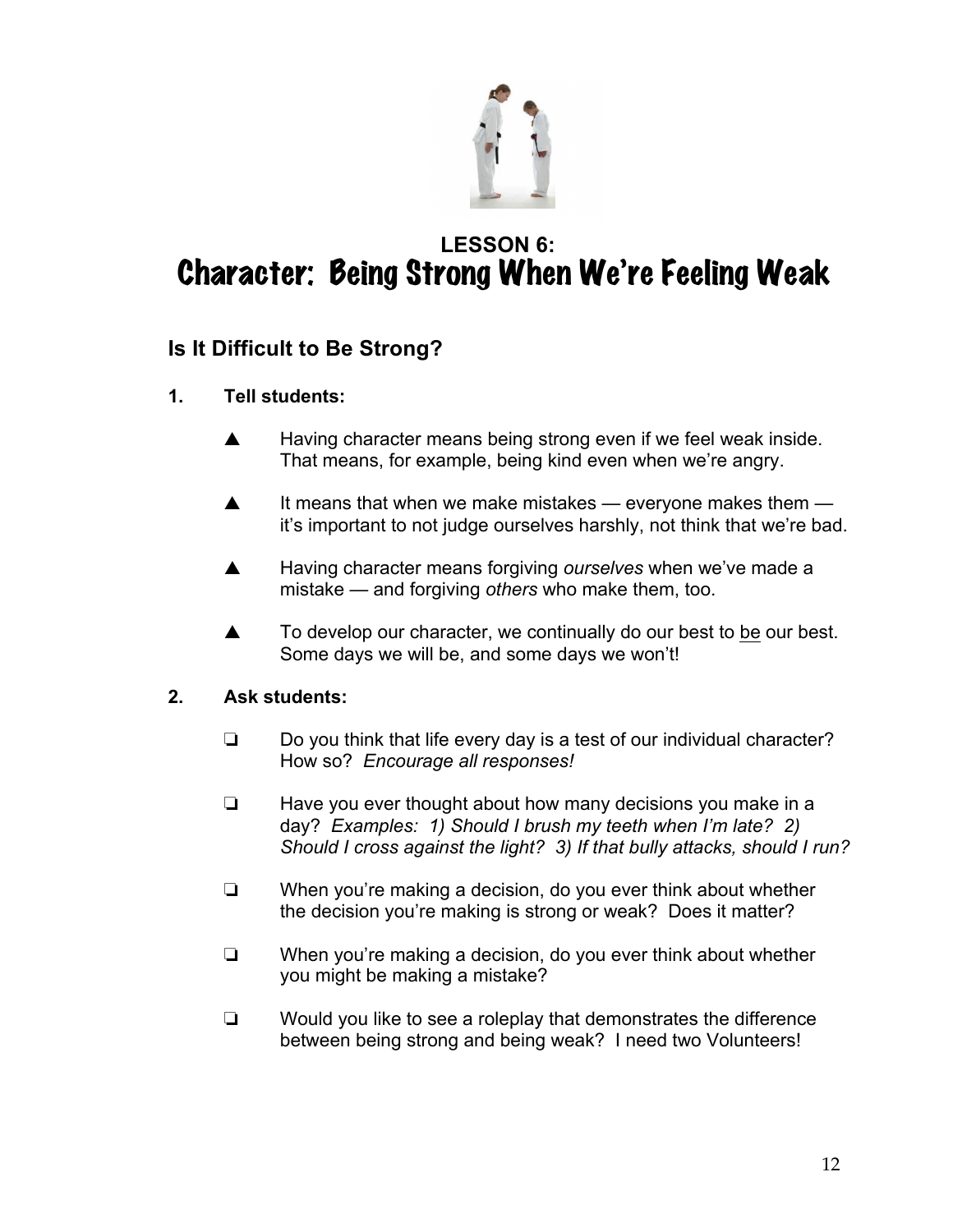## **Activity 6** Am I Strong or Am I Weak? **A Roleplay**

- # **This is a roleplay, in which two people play the parts of characters, just like in a play, in order to better understand a situation. Students understand what's happening, because they are involved in it.**
- # **BEFORE ROLEPLAY,** make two PHOTOCOPIES of the roleplay on the following page. Then, ask two Volunteers to play the parts of **Billie** and **Sammie**.

Give the Volunteers a minute to look over the roleplay, so they know what they're going to say.

Ask the rest of the students to pay close attention to how these two people handle this situation.

- # **DO ROLEPLAY (see next page). Then return to this page and ask the following questions.**
- # **AFTER ROLEPLAY**, thank the Volunteers. Then ask:
	- 1. Why did Sammie punch Billie?
	- 2. Do you think Sammie had a good reason?
	- 3. What did Billie do that provoked Sammie?
	- 4. Do you think sometimes we get upset by what people do to us or say to us and we react without thinking first about what's right?
	- 5. Do you think it's good to stop and think before we react?
	- 6. Is there a difference between acting and RE-acting? What's the difference? When we ACT, are we more in control of our thoughts?
	- 7. How would you judge the character of Billie? How would you judge the character of Sammie? Do you think they worked together to work things out?
	- 8. Would you have done anything differently? What, for example?
- # **Thank Volunteers and class for participating!**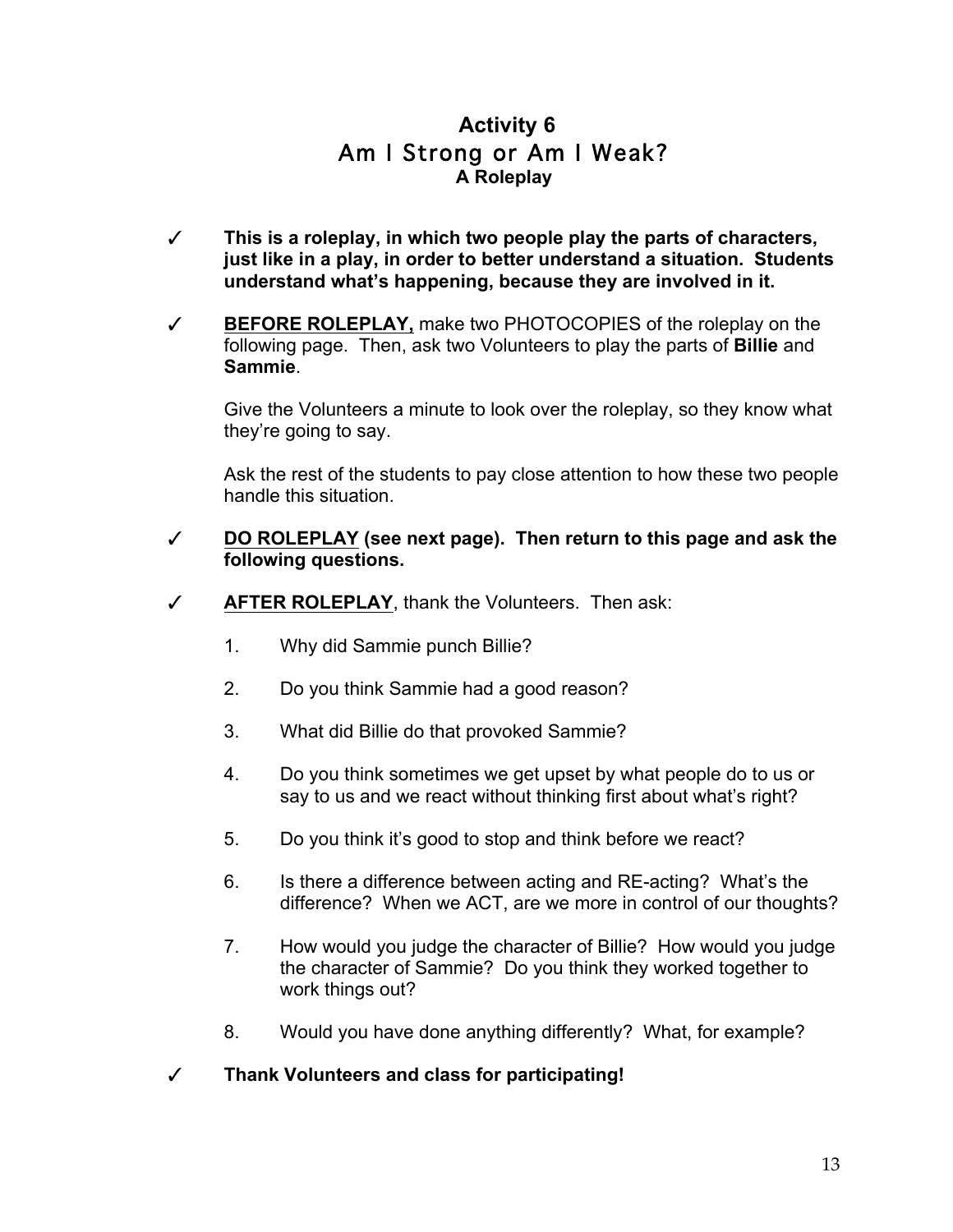## **ROLEPLAY: Am I Strong or Am I Weak?**

#### **BILLIE**

Why did you PUNCH me? What's the MATTER with you?

#### **SAMMIE**

I punched, because I got ticked off, that's why! What's the matter with ME? Are you kidding me? What's the matter with YOU?

#### **BILLIE**

You must be crazy! I punched you, because you called me a name. Why do you THINK I punched you?

#### **SAMMIE**

That's no reason to PUNCH me! Why didn't you just call me a name back — like "stupid," for example? Instead you have to get physical.

#### **BILLIE**

You have no right to call me a name like that! Who do you think you ARE?

#### **SAMMIE**

So, I called you a name you don't like. I didn't mean it. You are so stupid!

#### **BILLIE**

You think I'm the one who's stupid? That's a laugh! You think punching someone is NOT stupid? What barn did YOU grow up in?

#### **SAMMIE**

Hey, my dad grew up in a barn and he turned out okay, so don't YOU start!

#### **BILLIE**

Okay, listen. You punched me because I called you a name. I was wrong to call you that name. It was MY mistake. I made a mistake. I'm a human being and I made a mistake — okay? I'm sorry.

#### **SAMMIE**

(Thinks for moment.) Okay. You made a mistake. People make mistakes. Okay. I made a mistake too. I punched you. I'm sorry too.

#### **BILLIE**

We're both sorry. We're both sorry excuses for humans, that's what we are! Are you going to Martial Arts class? Is this what the Sensei means by having character? Because YOU are really a character.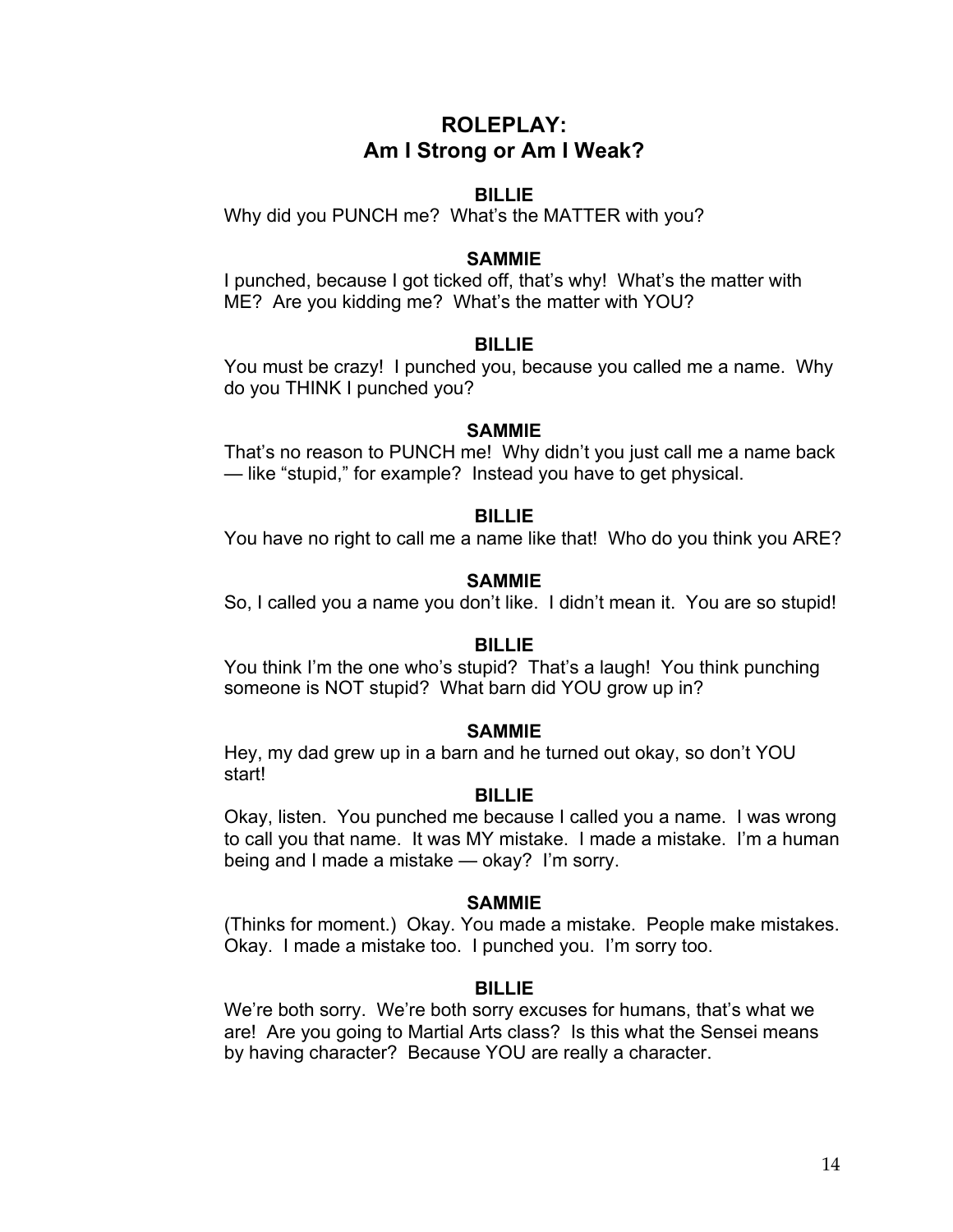

# **LESSON 7:**  Order: Creating Harmony When There's Confusion

## **Is Order Really Important?**

## **1. Ask students:**

- $\Box$  What does it mean to you to live an orderly life?
- $\Box$  Do you think you live an orderly life? How so?
- $\Box$  Do you put things in their proper place at home? What does the room you sleep in look like?
- $\Box$  Would you say that your family puts a high value on order? Do you agree with your family?
- $\Box$  Do you think that being on time is an orderly way to live?

- $\triangle$  Order means keeping our selves and our lives organized. It means keeping our rooms neat by putting everything in place.
- $\triangle$  Order means doing the jobs we're asked to do by the adults at home and by teachers – and doing them when we're asked!
- **A** In our Martial Arts school, we create order when we line up our shoes and put our clothes and schoolbooks in our lockers.
- $\blacktriangle$  When we line up in class, we're asked to stand up tall, to form a straight line, and to look toward the front. That's being orderly!
- A Acting in this way creates order in our group and helps us work together as a team!
- $\triangle$  It's time to play a game that helps us learn about order!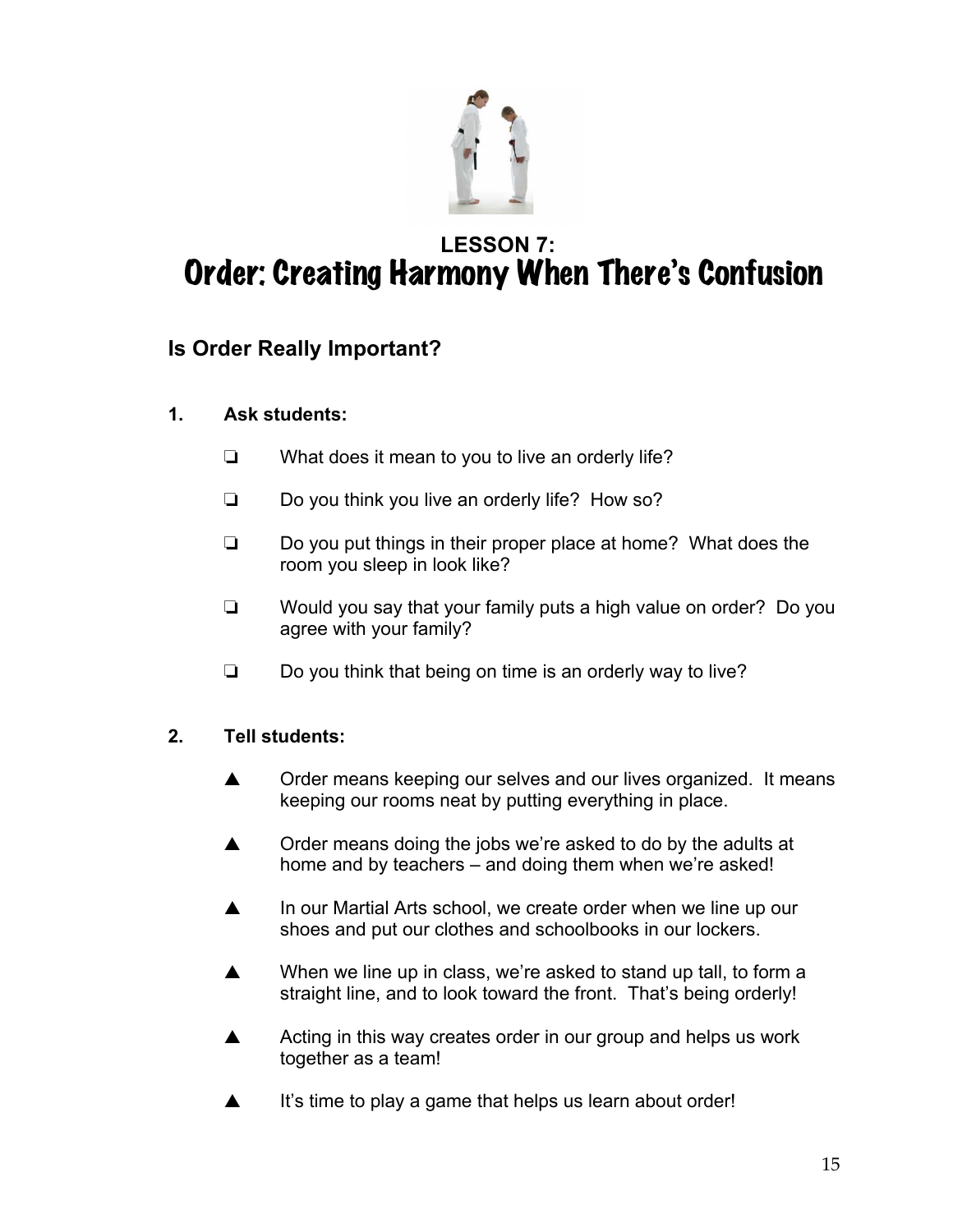## **Activity 7** Getting My Brain in Order! **A Game**

- # **Ask students to sit in a circle, as comfortably as they can, and to close their eyes.**
- # **Ask students to think about something at home that's organized in a very orderly way. Perhaps it's a shelf of books, or kitchen cabinets with neat stacks of dishes. Perhaps it's a garage that has tools lined up just so. Ask students to sit quietly and focus on that orderly image they have in their minds.**
- # **After a minute or so, call time. Ask students to open their eyes. Ask them to now look around the room, still sitting quietly, and to look at everything in the room. Ask them to keep looking around the room until they come upon something they believe is ORDERLY.**
- # **Then tell students: When you've found something orderly, close your eyes again. When everyone has found something, we'll open our eyes.**
- # **When all students have closed their eyes, ask students to open their eyes, and then ask:**
	- 1. Who will volunteer to SHOW us without using a single word something in this room that represents ORDER?
	- 2. That's good! Who else wants to volunteer to SHOW us no talking allowed! — something arranged in an orderly way?
- # **After all volunteers have had a turn, ask students:**
	- 1. What is it that makes all these things orderly?
	- 2. Do you think living in an orderly way helps us to be orderly?
	- 3. Do you think there are advantages to being orderly? What, for example?
	- 4. Does being orderly help you get more done in a more efficient way? Does being orderly help people work together as a team?
- # **Congratulate students on their good work!**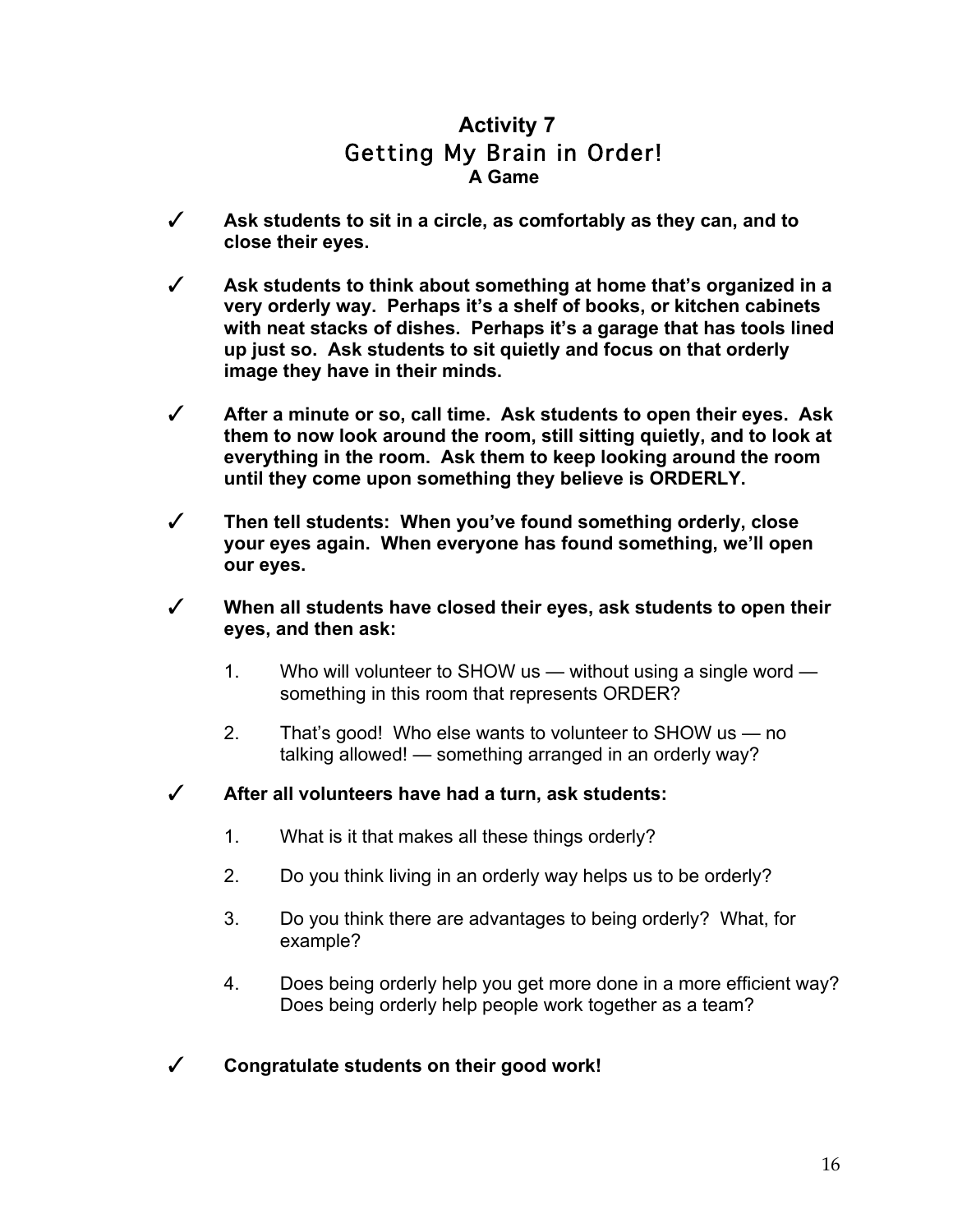

# **LESSON 8:**  Humility: Seeing Ourselves as Part of the Whole

## **How We Fit in the Big Picture**

## **1. Ask students**:

- $\Box$  Do you ever stop to think about how many people there are in the world?
- $\Box$  Has it occurred to you that there are so many people, with so many different ideas about what's right, that it seems impossible for all of us to live together in peace?
- □ Do you think it helps us to understand that *our* idea of "right" isn't *everyone's* idea of "right"? How do you think it helps?
- $\Box$  Does it help us see that our idea isn't the only idea in the world? Does it help us understand that we sometimes have to think carefully about what's right, and listen to other people — just in case they have something important to teach us?

- A According to the Martial Arts Code of Conduct, rather than try to beat each other, we need to challenge each other to grow. It's good to think about how we would do that with each other.
- $\blacktriangle$  When each of us does our best, the result is that everyone wins, everyone improves.
- $\blacktriangle$  When we act with humility, rather than think that we are better than someone else, we understand that all of us are important, and it takes all of us to make the world go round.
- $\blacktriangle$  It's good to see ourselves as one tiny piece in the big puzzle of life!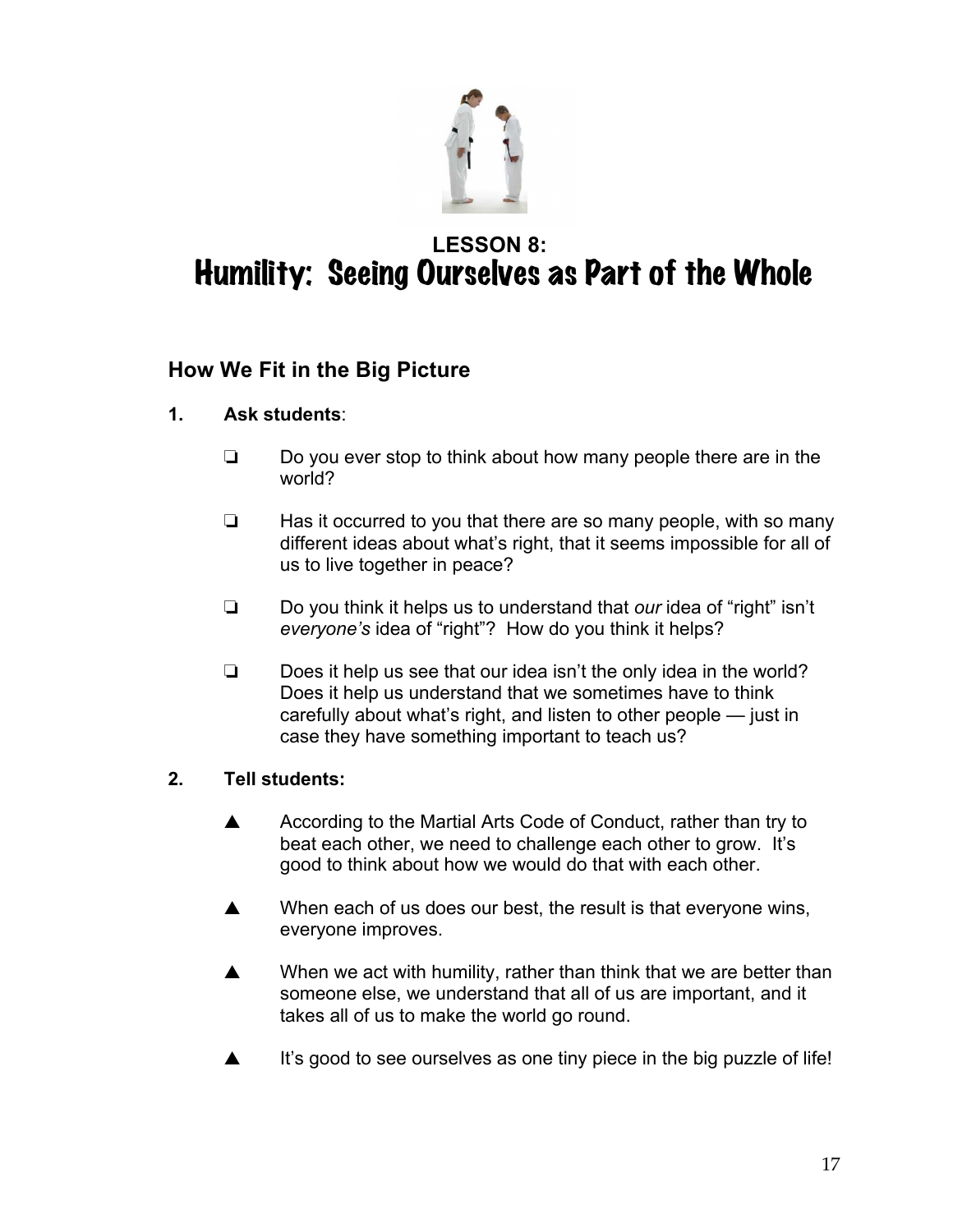## **Activity 8:** One Piece of the Puzzle! **A Mental Freestyle**

- $\checkmark$  Ask students to form a circle. They may be standing or sitting.
- # **Tell students we are going to participate in another mental freestyle!**
- # **Begin the freestyle by asking for a Volunteer.**
- # **Say to that Volunteer:**

**"Tell me how you are one piece of the puzzle of life."** 

This student must blurt out a single response, whatever comes to his or her mind.

Example 1: *"There are billions of people in the world, and I am only one."* 

Example 2: *"When I see a friend do well, I cheer, because when we root for each other, our mental strength increases even more."*

# **Ask that Volunteer to stand in front of another student and pose the same thought:** 

**"Tell me how you are one piece of the puzzle of life."** 

This second student must blurt out a different response, whatever comes to his or her mind.

Example 3: *"I live in Kansas, and that is only one state in 50 states of the United States, which is one country in one continent, on the Planet Earth, which is one planet in the universe!"*

- # **Continue until all students have had a chance to pose the thought and respond to it.** *Encourage all responses. Allow students to be imaginative and inventive. There are no right or wrong answers.*
- # **After all students have had a turn, congratulate students on their good work!**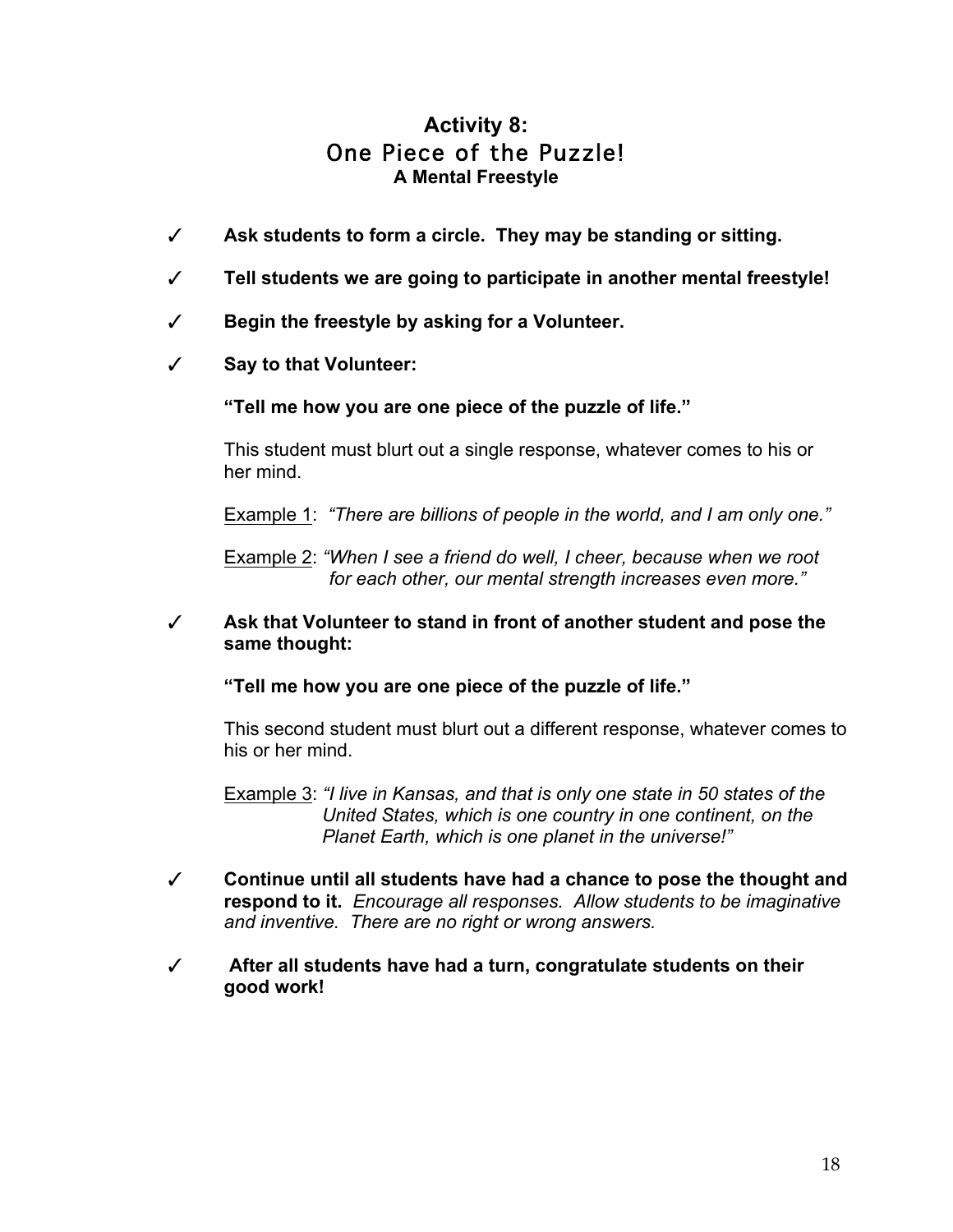

# **LESSON 9:**  Wisdom: Understanding What Makes Us Afraid

## It's Wise to Understand

## **1. Ask students:**

- $\Box$  Did you know that when you feel afraid, your fear shows, because you're thinking about it?
- $\Box$  Did you know that when your mind THINKS you're afraid, then your body ACTS like you're afraid?
- $\Box$  Do you think it might be possible to not be affected by your thinking — so that when your mind THINKS you're afraid, you can watch the thought/feeling come up, and just let it go
- $\Box$  Do you think that what helps you feel really strong is understanding WHY you're afraid? Why do you think so?

- $\blacktriangle$  When you can understand what makes you afraid, you become very wise!
- $\triangle$  Developing an understanding of why you're afraid lessens the fear! Think of it! When you're right in the middle of focusing on what creates fear, you're no longer fearful! Isn't that amazing?
- $\triangle$  Whenever we feel afraid of something, we are in conflict! For example, if we're afraid to walk home from school because a bully might be waiting to attack us — we feel in conflict! We think: Should I go home? Should I stay here? What if the bully comes? What am I going to do? In conflict, we cannot think clearly.
- $\triangle$  Let's do an exercise that helps us look at our fear. Once we are able to look at our fear and understand where it's coming from, we can move past it! Once we're past our fear, we are no longer in conflict! Isn't that good news?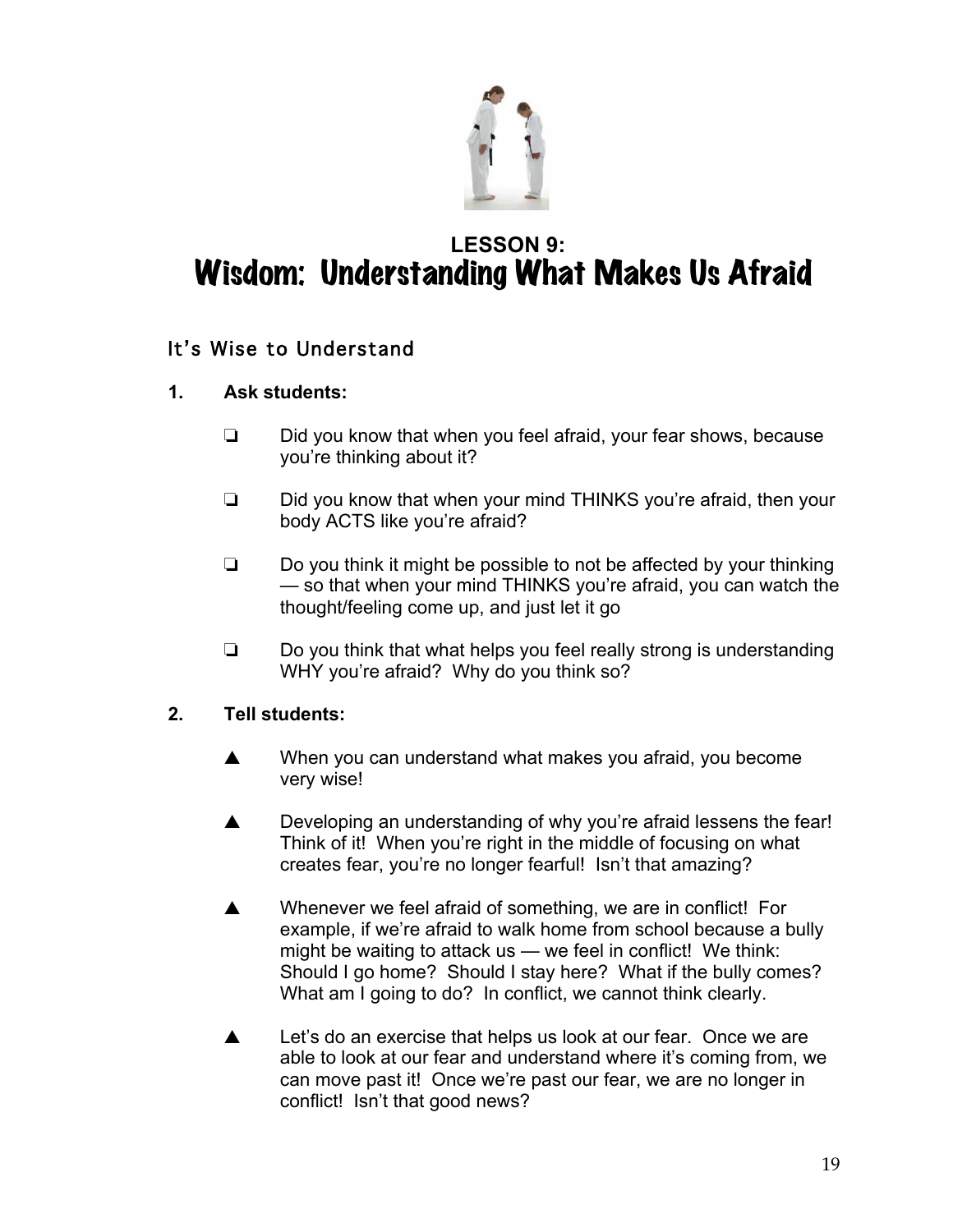## **Activity 9A** I'm Watching Bubbles! **A Quiet Activity**

#### # **Ask students to sit comfortably, wherever they are, so they can relax. Then, tell them:**

- 1. Think of someone who's on your mind lately, or something you've thought a lot about lately — a parent, teacher, close friend, kids at school, your homework — something that makes you feel angry, or hurt. Pick just one thought.
- 2. As you sit comfortably, close your eyes and look inside at your hurt or anger. Don't try to do anything about these feelings — just watch them. They're only thoughts and cannot hurt you!
- 3. Whatever your hurt or angry thoughts and feelings, let them rise up — almost like bubbles in a glass of soda. Watch them bubble up. Then, watch how they slowly dissolve and disappear.
- 4. Try not to judge what you see, by saying that's good or that's bad. If you do, just notice that you're doing that.
- 5. The point is to let your thoughts and feelings come up and then go away, without acting on them. Watch them like you watch a movie!
- 7. You are kind, courageous and wise enough to accept that you've been hurt, and to accept that you will NOT hurt back.
- 8. This is the true essence of the study of martial arts: learning how to NOT hurt back — stopping conflict, whether it's in you mind or with another person — before it ever starts.
- # **Ask students to open their eyes and relax a bit longer. Tell them that they can do this exercise any time, anywhere when they feel angry, hurt, frustrated, alone, or discouraged. It's a very powerful feeling to feel the hurt, to understand why it's there, and to have the courage to NOT hurt back!**
- # **Ask students to stand where they are. Go to the next exercise right away. This one will get them moving again!**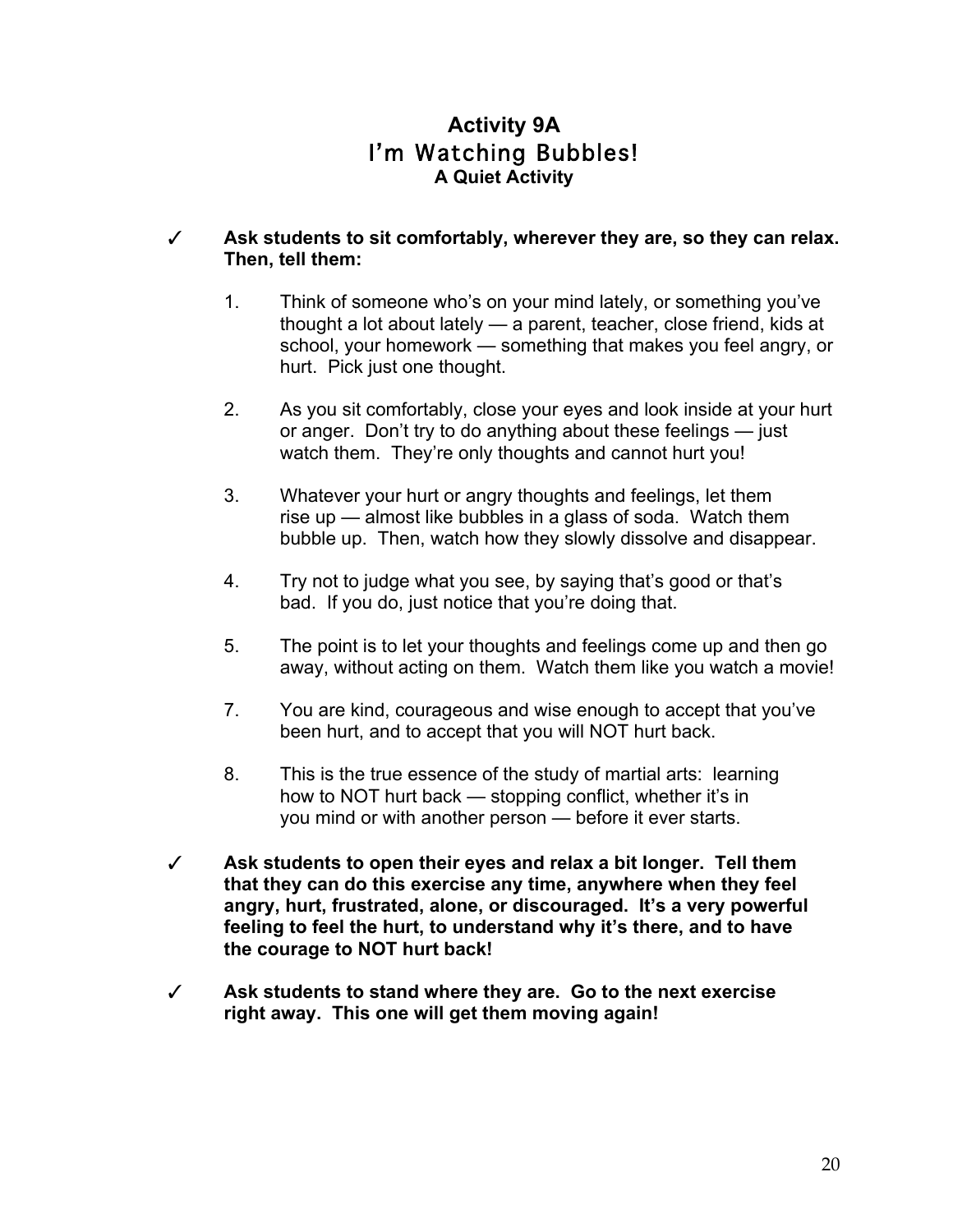## **Activity 9B** I'm Kicking My Fear! **A Mental and Physical Freestyle!**

- # **Have a large flipchart ready on which students can write with a black pen, or a blackboard which they can write on with chalk.**
- # **Ask students to line up, in an orderly way, leaving about a foot between them.**
- # **Ask students to stand quietly, eyes closed for a moment, and think about something that scares them. Offer them some examples:**
	- 1. I'm afraid of a bully who likes to beat me up.
	- 2. I'm scared of thunder and lightning.
	- 3. I'm afraid when I hear a noise late at night.
	- 4. My fear surfaces when I have to talk in front of a lot of people.
	- 5. I panic when my mother gets angry.
	- 6. I get frightened when my big brother threatens me.
	- 7. I don't like when strangers knock on our door.
	- 8. I get scared when I know kids won't pick me to be on their team.
	- 9. What scares me more than anything are scary movies.
	- 10 I get scared when I hear about terrorist attacks.
- # **Ask students, one by one, to write a fear on the blackboard or flipchart, as clearly as they can — in an orderly manner. Have everyone read these fears out loud together.**
- # **Have students perform a series of moves you've designed for them that end with a strong kick. One at a time, tell students:**
	- ! **Say your fear out loud as you do this series of moves**. (They can pick any fear that's on the flipchart or blackboard.)
	- ! **As you kick, shout at the same time where you think this fear comes from:**

**(Kick!) "This fear comes from (fill in the blank)."**

# **Congratulate students on being courageous enough to talk about and to kick their fears!**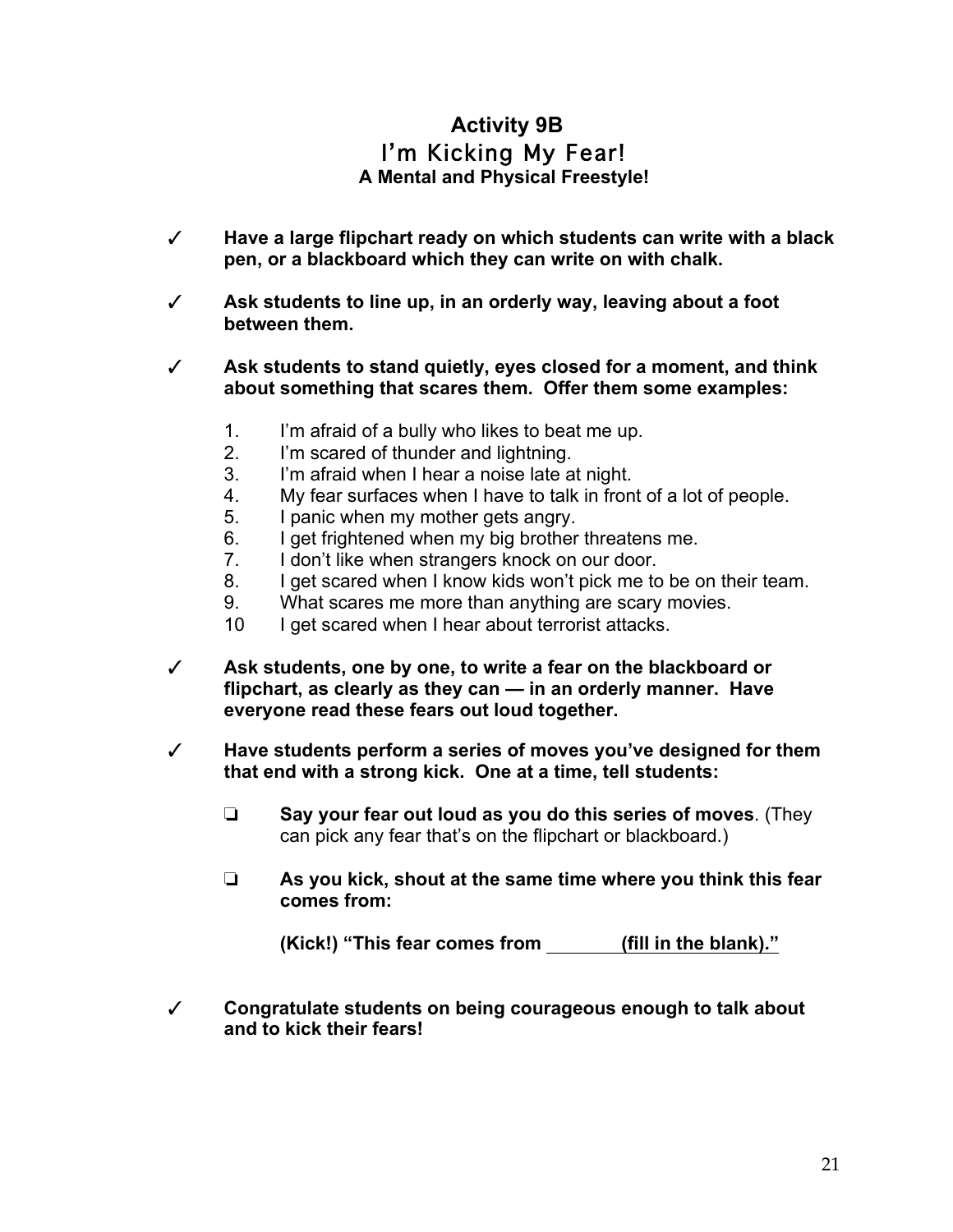

# **LESSON 10:**  Conditioning: Recognizing Thoughts That Won't Go Away

## Images That Refuse to Go Away

#### **1. Ask students:**

- $\Box$  Do you know what it means to have a "beginner's mind"? Does a beginner's mind look at the world every day as if it were new and fresh, full of many possibilities?
- $\Box$  Does someone with a beginner's mind walk down the street and notice trees? Grass? Homes? Flowers? People? Traffic?
- $\Box$  Did you know that the opposite of a beginner's mind is a "conditioned mind"?
- $\Box$  Did you know that a conditioned mind tends to see things pretty much the same way all the time?

- $\blacktriangle$  A beginner's mind does not accept everything it hears as true; it asks questions. A conditioned mind tends to look at everything one way — the way it first learned and the way it believes things will always be, leaving no room for change.
- $\blacktriangle$  A beginner's mind opens to new insights and tries to understand many points of view. A conditioned mind creates conflict — inside itself, and with other people — because it likes to stay on one track.
- A A questioning mind sees many possibilities; a conditioned mind sees few.
- A All human beings have minds that are partly questioning and partly conditioned. That's just a fact of life.
- $\blacktriangle$  How can we understand the conditioning that won't let go?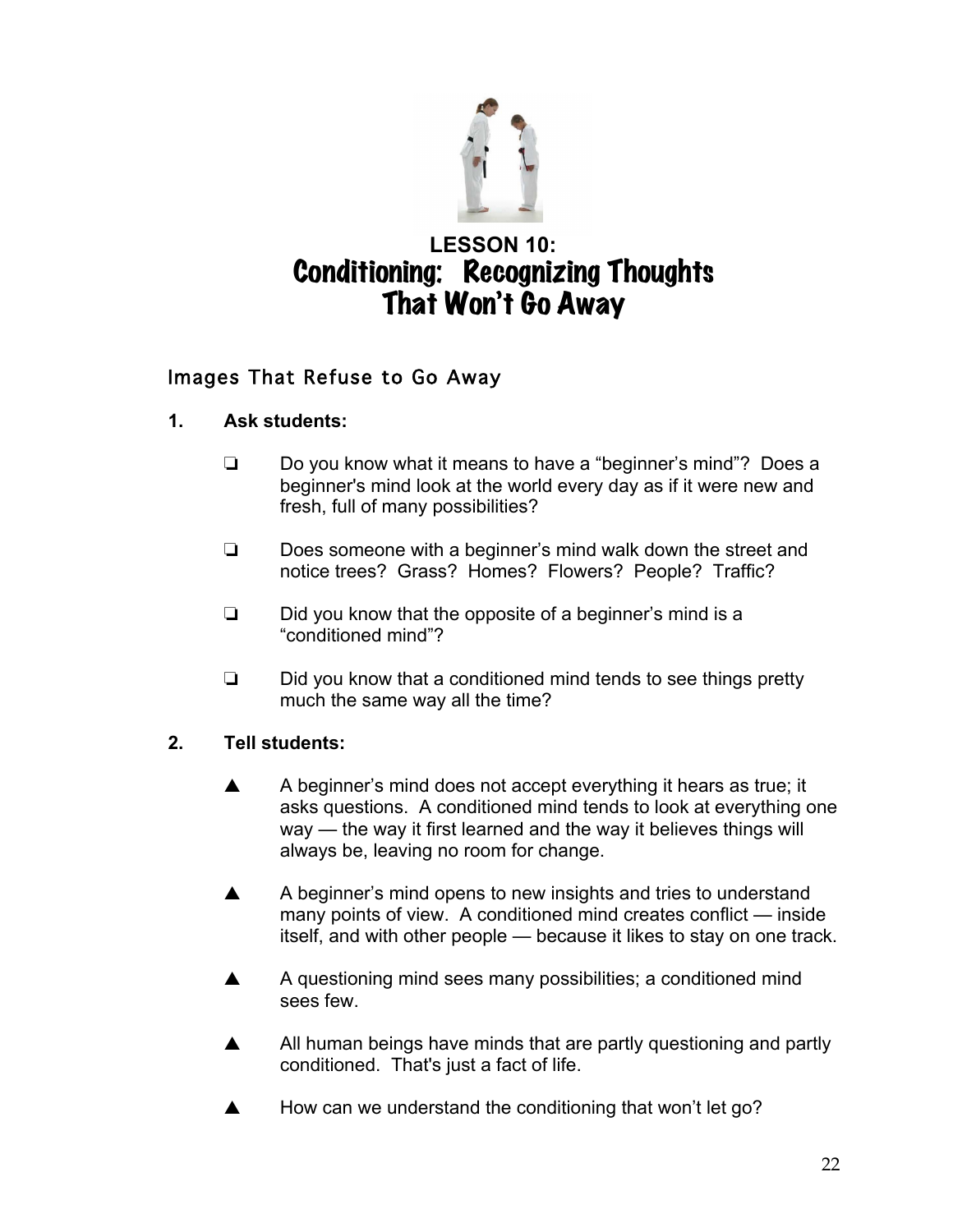## **Activity 10** The Empty Cup!

#### # **Read aloud the following story "The Empty Cup" which appears in**  *Eye of the Hurricane, Tales of the Empty-Handed Masters***.\***

One day two great and wise Martial Arts Masters were visited by a well known and respected university professor.

"I have come a long way to see you both, since I have heard that you are great Masters of *Kara-te*, the Art of Empty Self. I have studied very hard for many years to understand the essence of what you teach. Can you tell me the meaning of *Kara-te*, the Empty Self, and how it can bring peace to the world? What is the secret of this teaching?"

The older Martial Arts Master was serving tea as the professor spoke. He poured the visitor's cup full, and still kept on pouring until the tea was running off the table onto the floor.

The professor watched the cup overflowing until she could no longer stand it. "The cup is full, no more will go in!" she exclaimed.

"Like this cup," he said, "your mind is full of questions and seeking answers. Until you empty your cup, no more can go in. Likewise, until you empty your mind, you cannot receive anything."

#### # **Afterward, ask students:**

- 1. Why do you think the Martial Arts Master kept pouring until the tea ran off the table onto the floor? What do you think the Master was trying to get the professor to understand?
- 2. Do you think that sometimes our minds are so full of questions, there's no room to learn something new?
- 3. What's the first step you would take to clear your mind of questions, to prepare to learn something new?
- # **Then**, **give each student a copy of the cup on the following page. Ask students to fill in thoughts that prevent new thinking.**
- # **Give students time to fill in the blanks — 2 to 5 minutes — then ask for volunteers to read what they've written.**
- # **Afterward, congratulate students on their brave journey to new thoughts!**

*<sup>\*</sup> This book of stories by Dr. Terrence Webster-Doyle show young people resolving conflict nonviolently, and is available from Martial Arts for Peace.*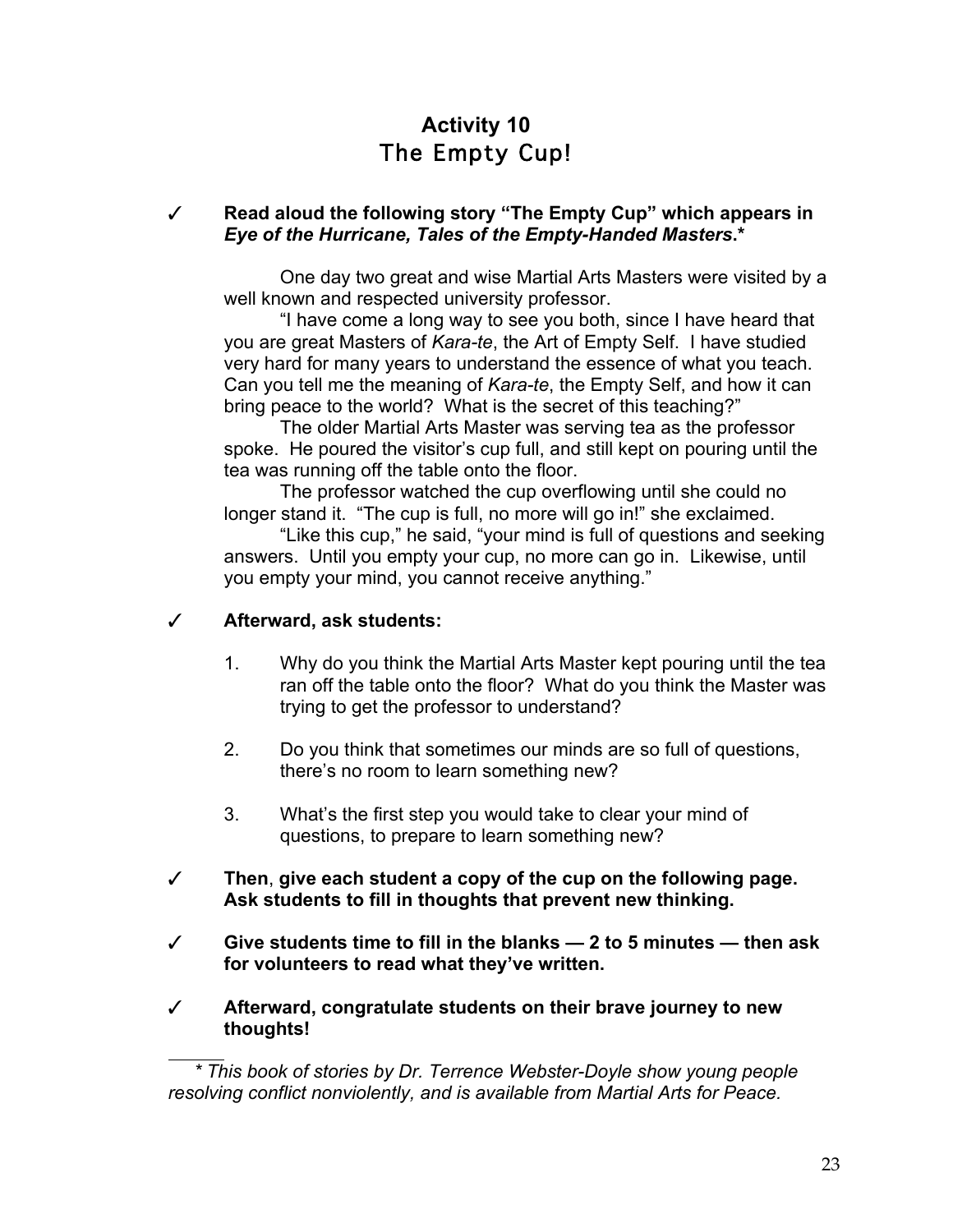## **Activity 10** The Empty Cup!

**Fill this empty cup with thoughts that worry you, concern you, frighten you! This is how to empty your cup and get to the place where you can receive new information!**

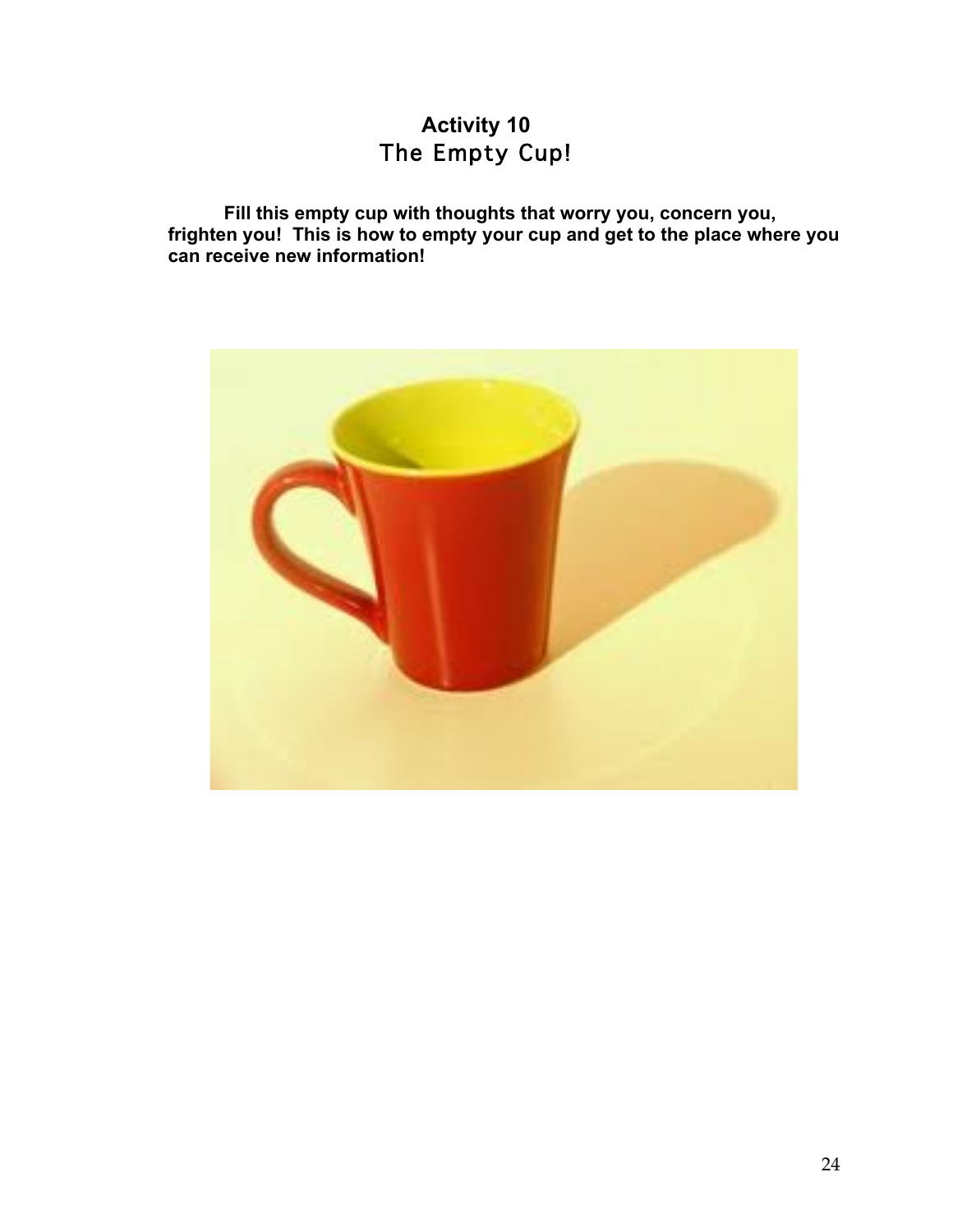

## **LESSON 11:**  Intelligence: Remembering to Think Before We Act

## **Using Our Brains Instead of Our Fists**

- **1. Ask students:**
	- $\Box$  What is your favorite thing that you've learned about the Martial Arts Code of Conduct? *Encourage all responses.*
	- $\Box$  Do you enjoy practicing kindness and courtesy? Honesty and courage? Why?
	- $\Box$  Do you enjoy developing character and a sense of order? Learning the importance of being humble? Becoming wiser? Discovering how conditioning can create conflict in your mind?
	- $\Box$  Do you think that the "mental sparring" we do is helpful to you? In what way? Does it exercise your brain the way physical movement exercises your body?
	- □ Do these mental exercises help you think *before* you act?

- $\blacktriangle$  In order to have a balanced life, it's important for us to have strong minds as well as strong bodies.
- $\blacktriangle$  The combination of a strong mind and strong body work together to make us more powerful than we've ever been.
- $\triangle$  The best way to defeat a bully is the smart way without having to fight, without having to run away in fear.
- $\triangle$  Intelligence teaches us ways to stop bullying by using our brains instead of our fists.
- A Are you ready to use your brain in a mental freestyle? Let's go!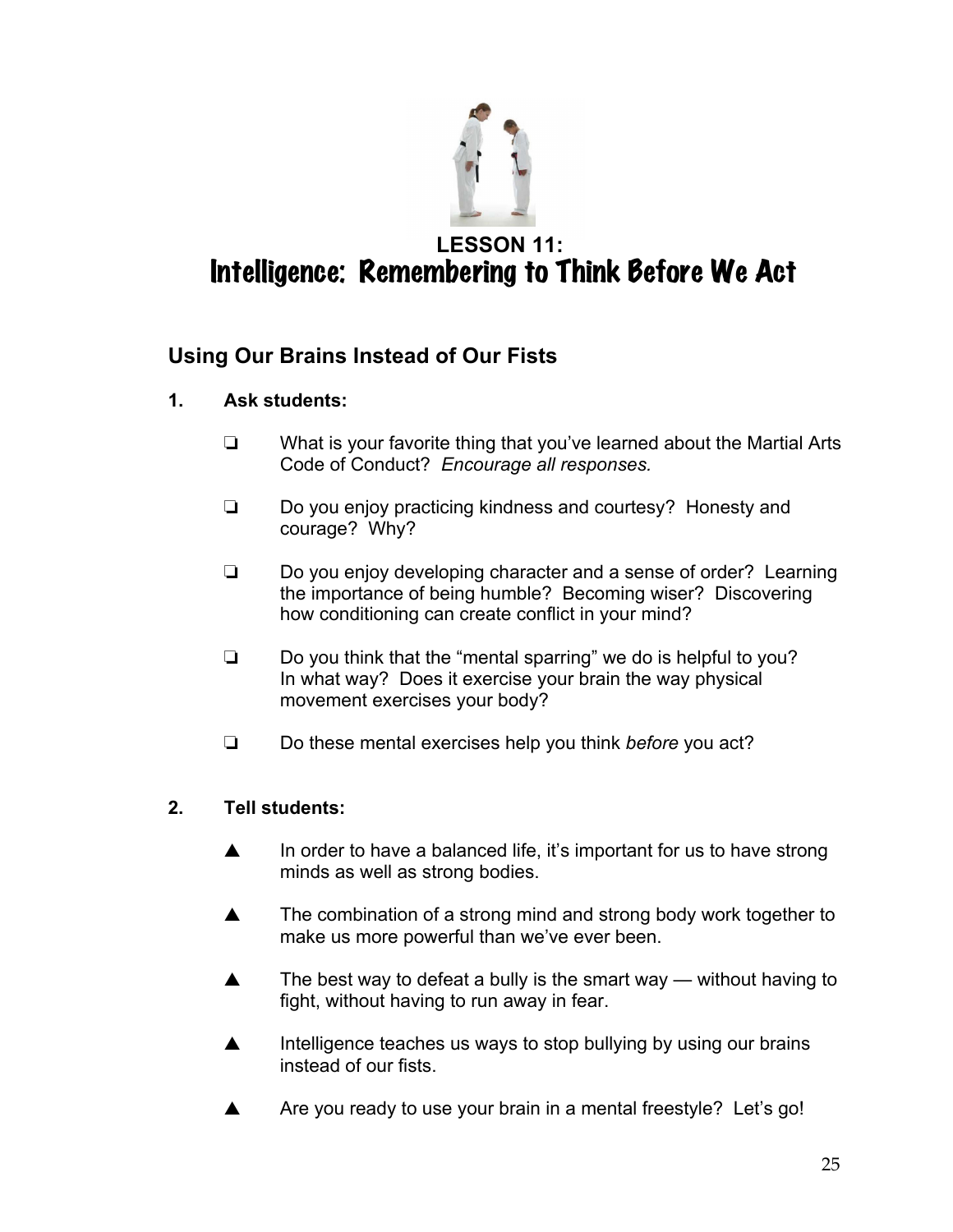## **Activity 11** I Believe! It's a Fact! **A Mental Freestyle**

# **Ask students to once again form a circle and to sit quietly for one minute, just thinking about whatever floats into their minds.**

#### # **Write on the board (or on chart paper):**

- A. It is a fact that ...
- B. I believe that ...

#### # **Ask for a Volunteer to begin. Tell the Volunteer:**

- 1. Pick Statement A, or Statement B.
- 2. Say it out loud, and then complete the statement with anything that comes to your mind.
- # **Go around the circle, giving every student at least once chance, and hopefully several chances, to voice either a belief or a fact.**

#### # **From time to time, ask:**

- 1. Is this really a fact? Is this only a belief? How do you know?
- 2. If someone disagrees with what you say is a fact, what's the right thing to do when that person says it to you?
- 3. Should you get angry? Fight the person? Run away from the person? Have a discussion with the person?
- 4. Should you ask questions? Ask the person why he or she believes something that you see is not correct? Should you ask courteously? If you don't, will you create conflict?
- 5. Do you think there might be something to learn about why someone believes something to be a fact when it isn't? Why do you think so?
- 6. When someone believes something to be a fact when it isn't, are they seeing clearly?

#### # **Congratulate students on using their brains instead of their fists! And their intelligent responses!**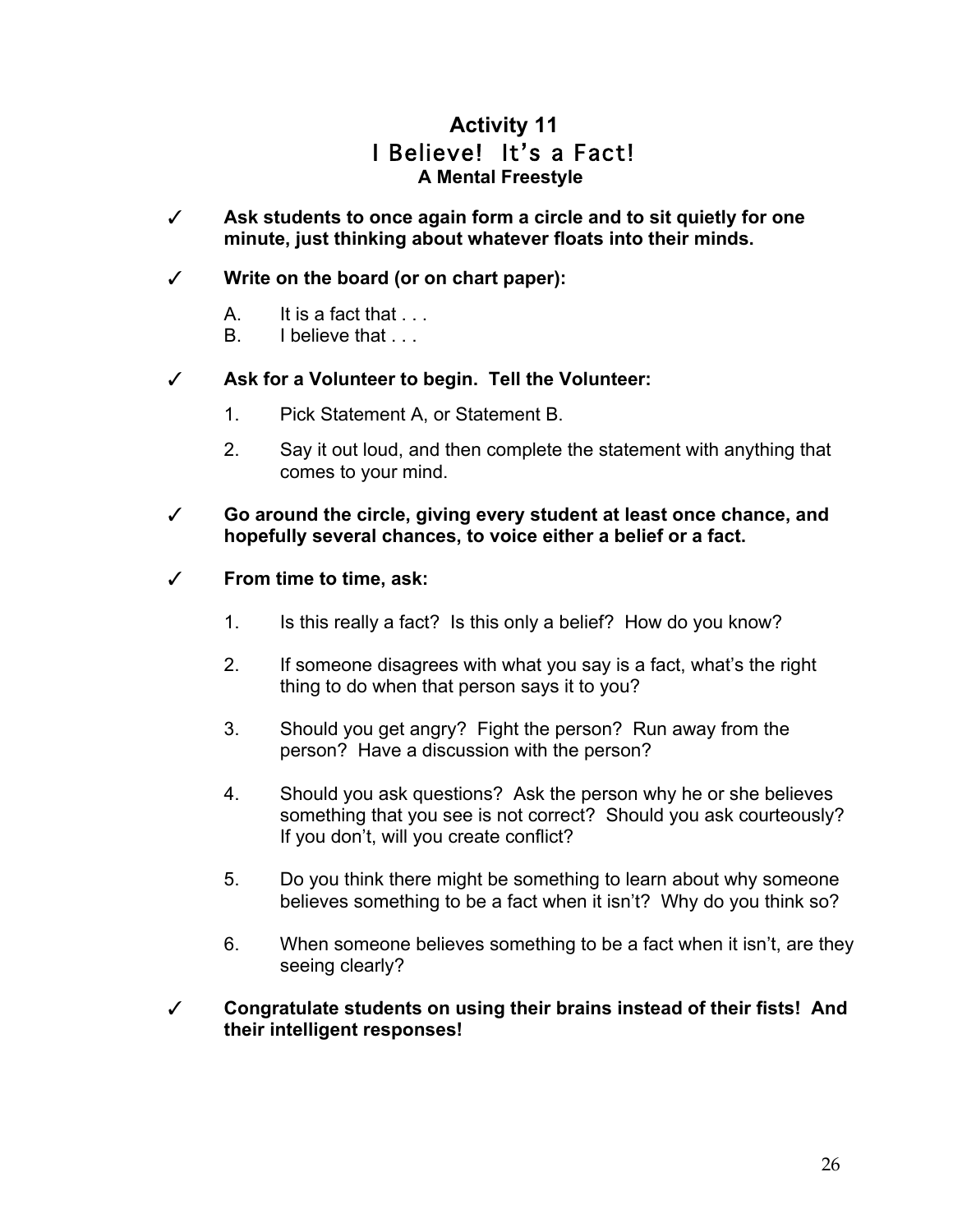

## **Protecting All Living Things**

#### **1. Ask students:**

- $\Box$  Do you think that you care about your fellow human beings? All of them?
- $\Box$  Can you think of any human being that you care about more than other human beings? What makes that person so special?
- $\Box$  Does this person act respectfully toward you, care for you, stand up for what's right?
- $\Box$  Is this person is a champion for peace? Why do you think so?

- $\triangle$  The Martial Arts Code of Conduct is the foundation of all martial arts, because it means living a life of good will and peace.
- $\triangle$  Love is the act of preventing conflict within ourselves, and between ourselves and other people — because we care about ourselves and about others.
- **A** Martial Arts Champions are leaders like Dr. Martin Luther King, Jr., Eleanor Roosevelt and Caesar Chavez. These people used their knowledge and skills for peace. That is an act of love.
- $\triangle$  When we learn the skills that help us get along in the world, we build our character, and act in ways that promote safety as well as peaceful behavior among human beings.
- $\triangle$  The highest goal of the Martial Artist is to stop a fight before it starts!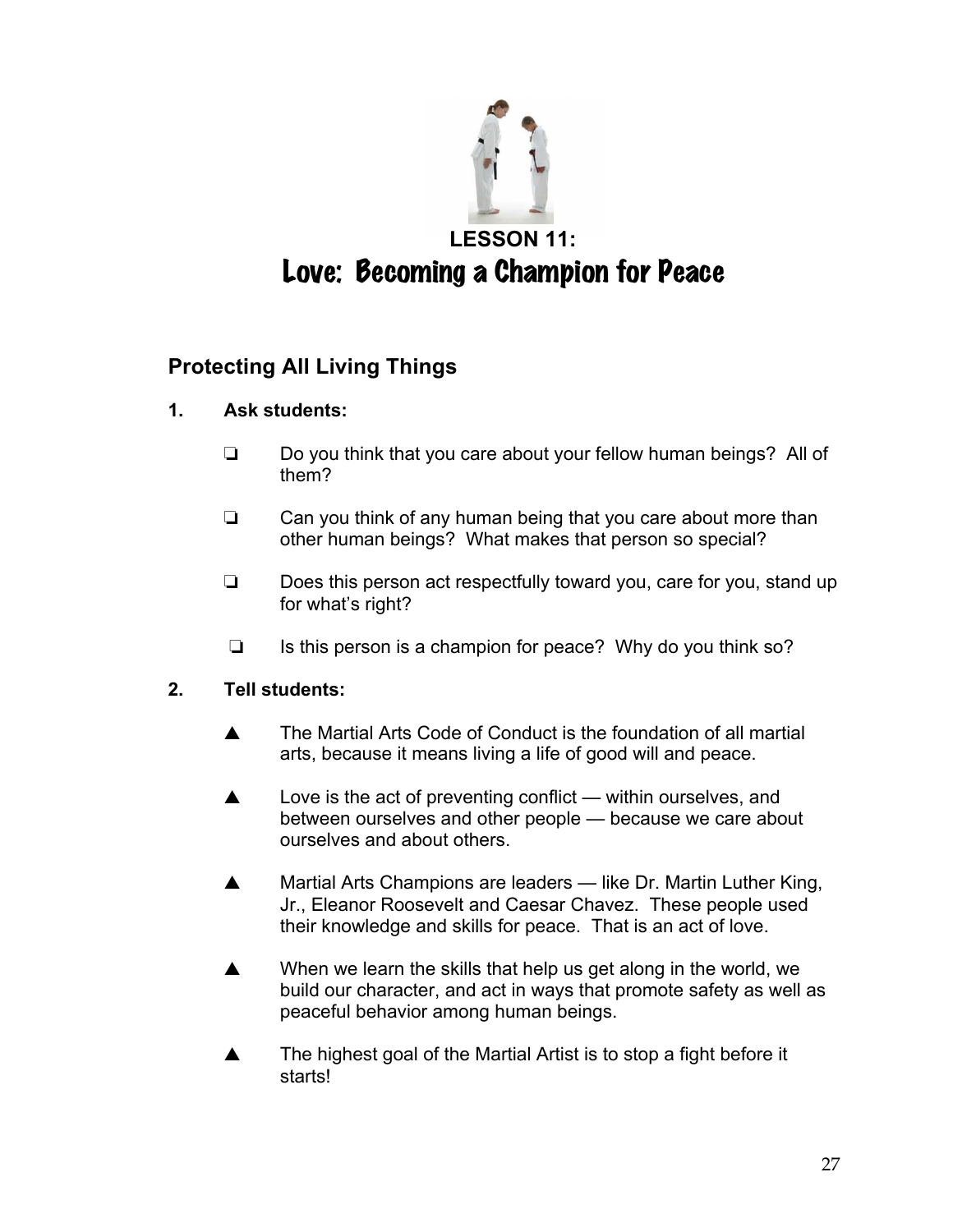## **Activity 12** I'm a Champion for Peace! **A Final Mental Freestyle**

#### # **Gather students together in a circle for their final mental freestyle. Tell them:**

- $\blacktriangle$  Thank you for joining this class. You have been one of the finest groups of students I've had, and I strongly believe you are on your way to becoming champions for peace.
- A Let's have one final mental freestyle! I will punch/kick a question at you, and you will answer back, quickly and spontaneously, using what you've learned to the best of your ability. Are you ready?

## # **Fire questions:**

- 1. How many times will you engage in an act of kindness today?
- 2. What is the most courteous act you can think of?
- 3. Why is honesty always the best policy?
- 4. What does it mean to have courage?
- 5. Are you a person of character? Why do you think so?
- 6. What is the most orderly act you can imagine?
- 7. When is the right time to act with humility?
- 8. What does wisdom mean to you?
- 9. Where will you begin to change your conditioning?
- 10. How will you show intelligence before the day is over?
- 11. What is the greatest act of love you can imagine?
- # **Go around the circle as many times as you wish. When you are done, bow to your students, and they will bow to you. As a final reward for their good work, make copies for each of them of the following pages.**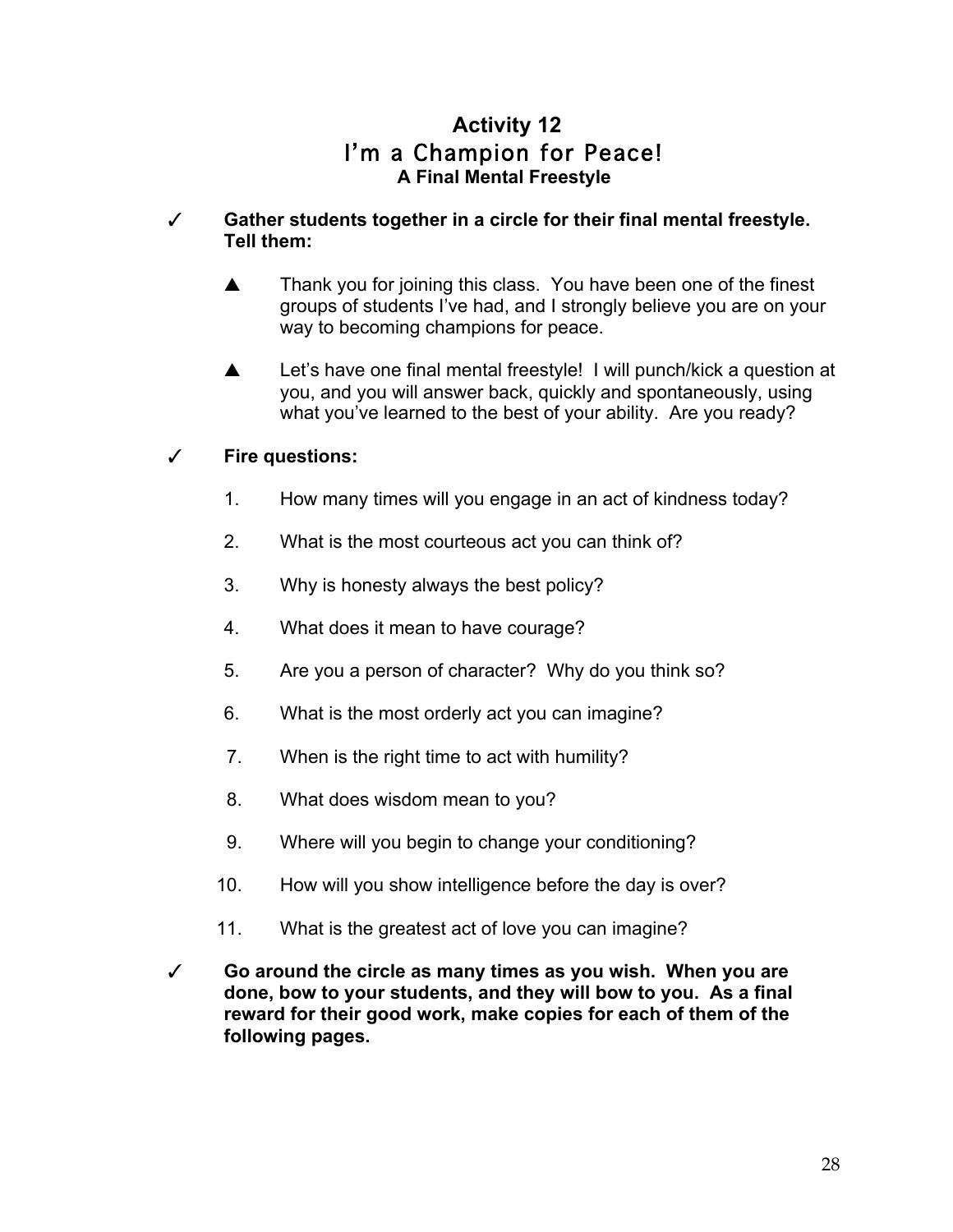

# **The highest goal of the martial artist is to stop a fight before it starts!**

**This is my most important goal. To be the best of my ability, I will use twelve ways to help me act with respect — ways that will prevent fighting.**